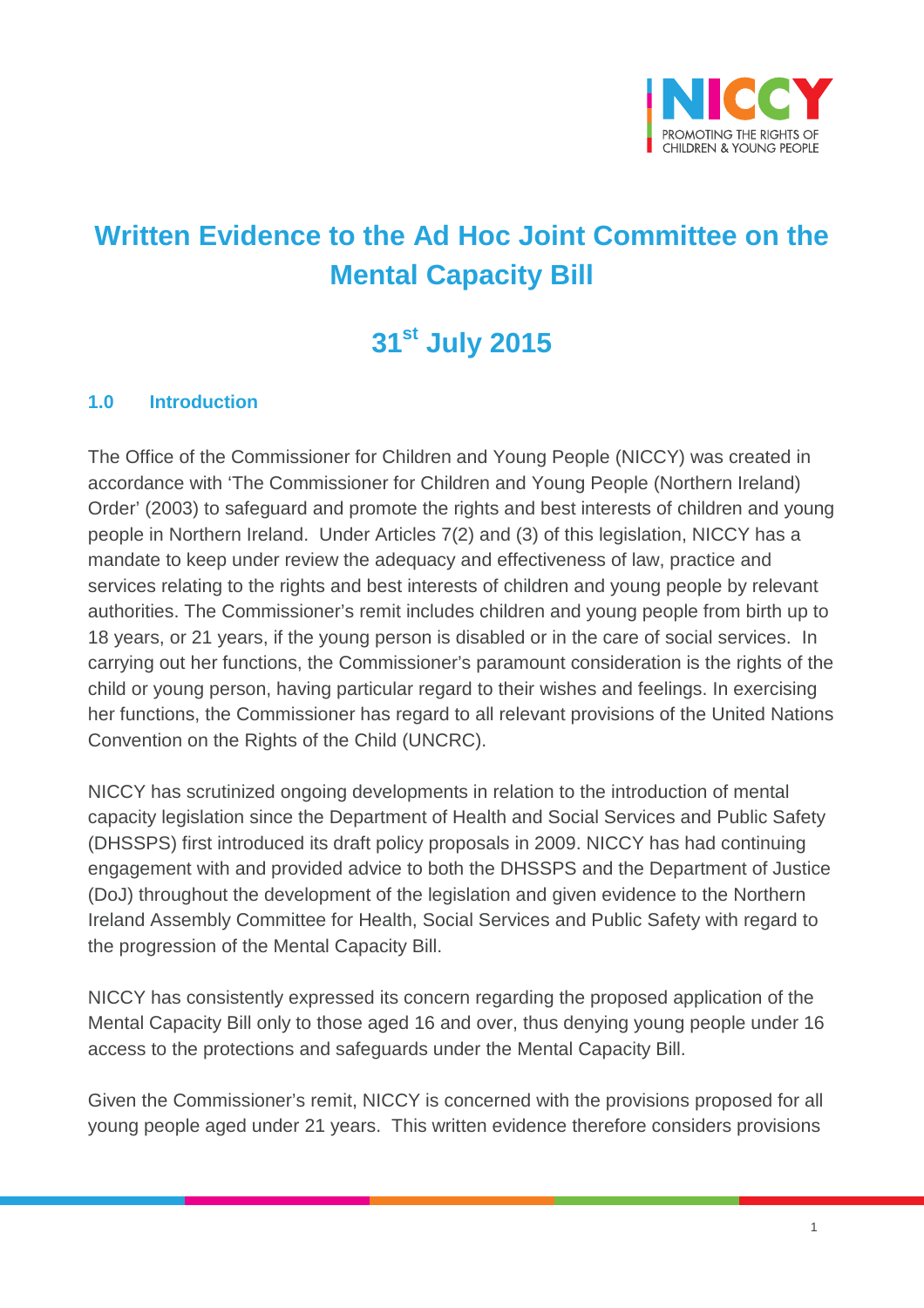

in the Mental Capacity Bill which apply to young people aged 16 and over and provisions which will amend the Mental Health (Northern Ireland) Order 1986 which will be retained for under 16s.

#### **2.0 Background and Context**

The Mental Capacity Bill provides a number of important safeguards and protections for people who lack decision making capacity. There is a recognition that the current mental health legislation in Northern Ireland, the Mental Health (Northern Ireland) Order 1986 is in places not compliant with the European Convention on Human Rights (ECHR).<sup>[1](#page-1-0)</sup> A comprehensive review of mental health and learning disability – the Bamford Review of Mental Health and Learning Disability (the Bamford Review) was carried out in Northern Ireland in 2002. The Bamford Review made a number of recommendations regarding necessary reform of the system of mental health and learning disability in Northern Ireland in order to render it human rights compliant.

As stated above, it is proposed that children under 16 will be excluded from the scope of the Mental Capacity Bill and a retained and amended Mental Health (Northern Ireland) Order 1986 will remain in place for this group as an interim measure pending a review of the Children (Northern Ireland) Order 1995 to include compulsory powers of detention for mental illness. This will mean that solely on the basis of age, under 16s will not be able to access the protections and safeguards contained in the new Mental Capacity Bill which will be afforded to those over 16 who lack capacity as a result of a mental illness or learning disability. The retention of the Mental Health (Northern Ireland) Order 1986 for any of the population was not recommended by the Bamford Review, in particular children and young people for whom it recommended additional safeguards and protections.

As highlighted above, the UNCRC must serve as the underpinning framework for all decisions concerning children's lives. The Convention is an international human rights treaty which provides children and young people with a comprehensive set of rights and places obligations on governments to ensure these are realised. A number of these rights are particularly relevant to the Mental Capacity Bill, indeed, the Bamford Report, *"A Vision of a Comprehensive Child and Adolescent Mental Health Service"* stated that,

<span id="page-1-0"></span><sup>1</sup> The Bamford Review of Mental Health and Learning Disability. A Comprehensive Legislative Framework (2007), p.47.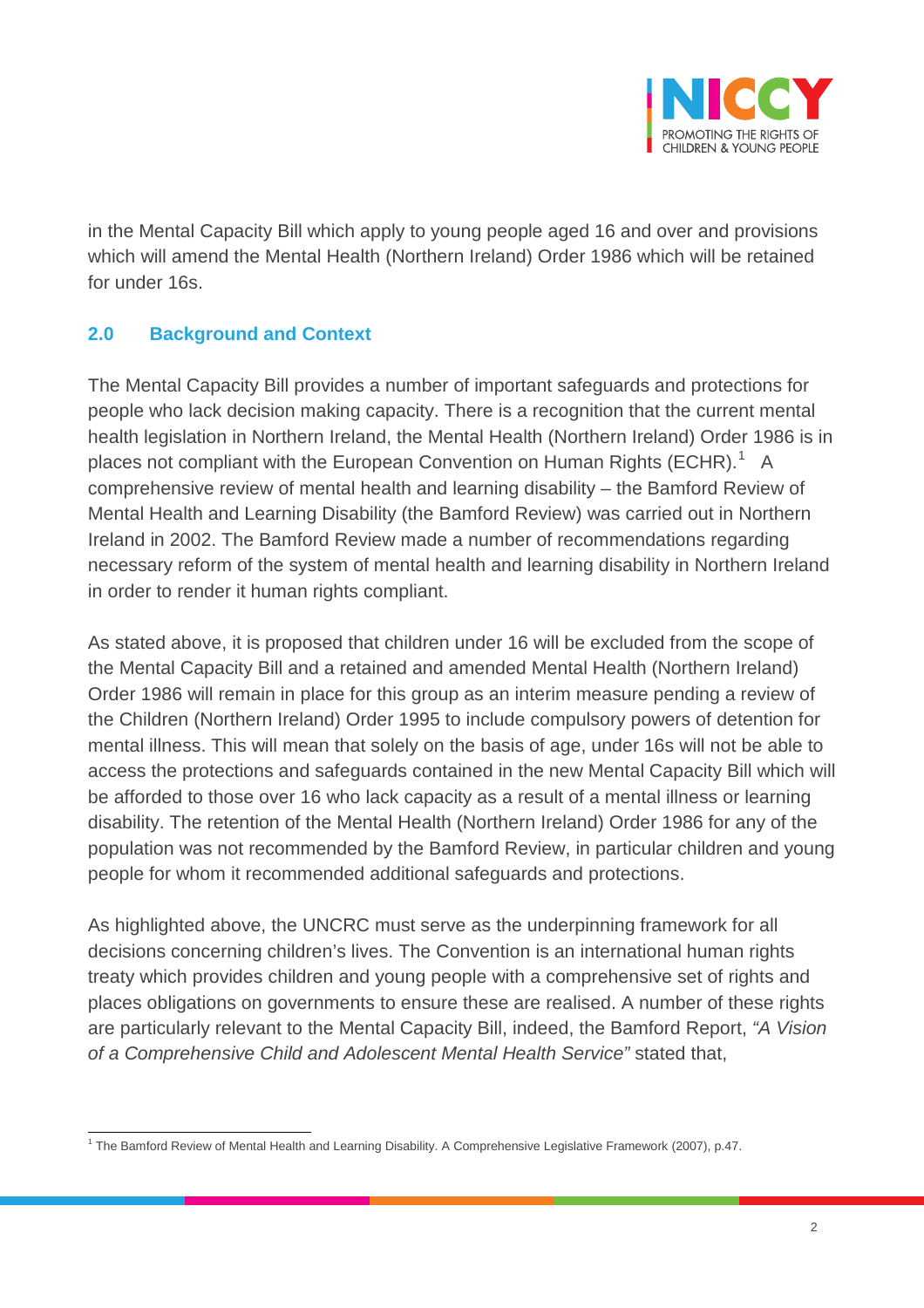

*"Any proposals for a comprehensive child and adolescent health service need to take account of the rights contained in the UNCRC"*. [2](#page-2-0)

NICCY has consistently detailed its concerns to Government with regard to the proposal to exclude under 16s from the Mental Capacity Bill and has emphasised the need to ensure that any new legislation conforms with the UNCRC, particularly Articles 2 – nondiscrimination,  $3 -$  best interests of the child,  $6 -$  right to survival and maximum development, 12 – right to be heard and have views taken into account, 23 – right of a disabled child to a full and decent life and 24 – highest attainable standard of healthcare. NICCY does not believe that the exclusion of children and young people under the age of 16 with mental health difficulties or a learning disability from the protections and safeguards contained within the new legislation have the best interests of the child as a primary consideration, or ensure children's rights without discrimination. NICCY is also concerned that the exclusion of under 16s from the scope of the Mental Capacity Bill may not be compliant with the United Nations Convention on the Rights of Persons with Disabilities (UNCRPD), in particular Article 7, which refers to the right of children with disabilities to enjoy all human rights and fundamental freedoms on an equal basis with other children and Article 12 which states that the aim of the UNCRPD is full and equal legal capacity for everyone.

The rationale for the exclusion of under 16s from the scope of the Mental Capacity Bill is the belief that the test of capacity contained in the Mental Capacity Bill cannot be applied to children in the same way as adults because of their developmental stage. This approach is compliant with Article 12 of the UNCRC which requires the state to actually assess the capacity of each individual child to form an autonomous opinion and emphasises that State Parties cannot begin with the assumption that all children under 16 lack capacity. $3$ 

The Bamford Review Report, "A Comprehensive Legislative Framework" looked specifically at the issue of children and young people with mental illness or learning disabilities. The Review recognised that children reach decision making capacity at different stages in their development, that the capacity of children and young people is evolving and that,

<span id="page-2-1"></span><span id="page-2-0"></span><sup>&</sup>lt;sup>2</sup> *Ibid,* Introduction.<br><sup>3</sup> General Comment 12 The Right of the Child to be Heard (2009), UN Committee on the Rights of the Child, CRC/C/GC/12 1 July 2009, para. 20.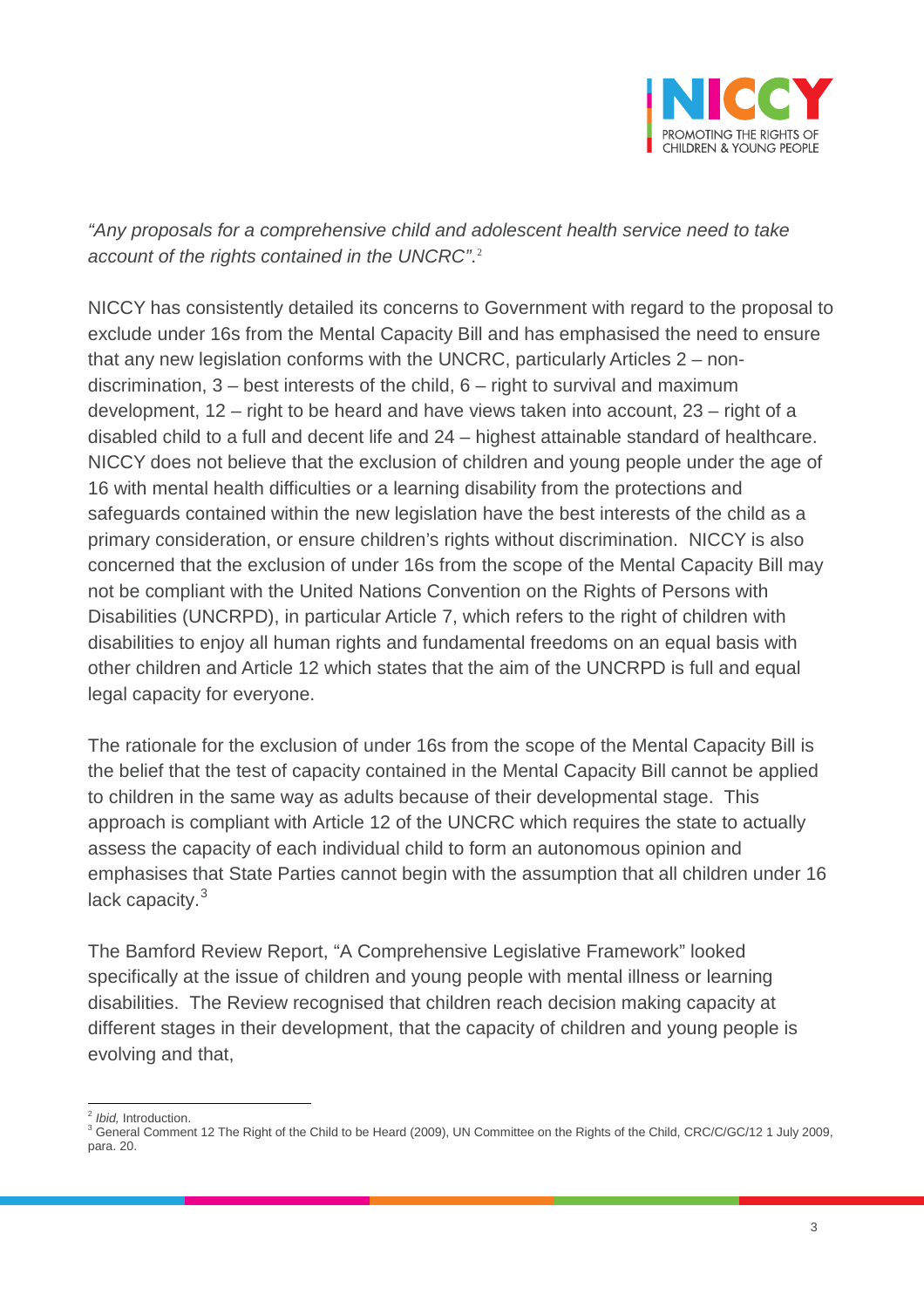

*"The implications of a capacity approach to all substitute decision-making legislation would require the same basic approach to be applied for children. While most people would agree that parents be substitute decision-makers for children up to the age of 10 or 12, consideration might be given to a rebuttable presumption of capacity between 12 and 16.*" [4](#page-3-0)

The "Comprehensive Legislative Framework" report recognised the need for children and young people who lack capacity to have equal access to the protections and safeguards of any new mental health and capacity legislation.<sup>[5](#page-3-1)</sup> The current approach, where under 16s are excluded from the Bill is not in line with the Bamford Review recommendations.

NICCY has a number of concerns with the interim retention of an amended Mental Health (Northern Ireland) Order 1986 for under 16s pending a review of the Children (Northern Ireland) Order 1995. DHSSPS officials have stated that stated that that the retention of the Mental Health (Northern Ireland) Order 1986 for under 16s is a "temporary measure" however they also indicated that reform of the Children (Northern Ireland) Order 1995 to include provisions on the compulsory assessment or treatment of under 16s with mental ill health would potentially be a bigger undertaking than the mental capacity legislation itself and would take considerable time to complete. <sup>[6](#page-3-2)</sup> It is therefore extremely unlikely that a review of the Children (Northern Ireland) Order 1995 will be concluded within the next Assembly mandate and it is wholly uncertain whether this work will be a priority under future Ministerial arrangements. It is therefore extremely likely that the retention of the Mental Health (Northern Ireland) Order 1986 for under 16s will remain in the medium to possibly long term.

NICCY believes that in the absence of any consultation on an amended Children (Northern Ireland) Order 1995 it is untenable to exclude all children and young people under 16 from the scope of the Mental Capacity Bill.

<span id="page-3-1"></span><span id="page-3-0"></span><sup>4</sup> *Op cit* 1. <sup>5</sup> *Ibid.*

<span id="page-3-2"></span><sup>&</sup>lt;sup>6</sup> Evidence from DHSSPS Official to DHSSPS Committee – Mental Capacity Briefing, 22<sup>nd</sup> January 2014.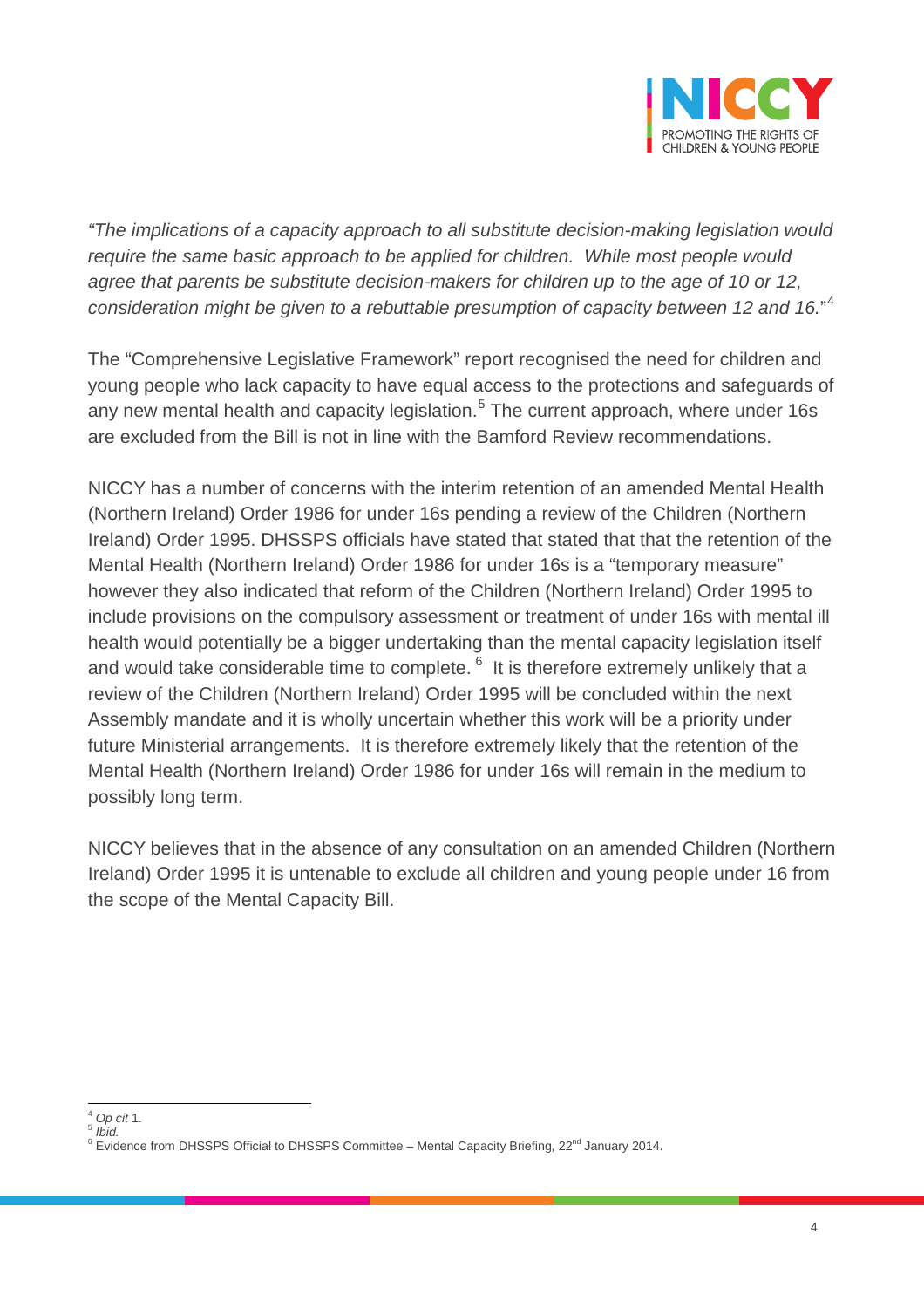

#### **3.0 Part 1 – Principles (Clauses 1 – 8)**

#### **3.1 Principles**

NICCY notes that the Mental Capacity Bill includes the two principles of capacity and best interests. While we appreciate that these two principles will be beneficial to persons aged 16 and over who lack capacity they are in stark contrast to and fall short of the four key principles which had been proposed to underpin the Mental Capacity Bill as adopted from the Report of the Bamford Review of Mental Health and Learning Disability<sup>[7](#page-4-0)</sup> (The Bamford Report). These were,

- Autonomy respecting the person's capacity to decide and act on his own and his right not to be subject to restraint by others;
- Benefit promoting the health, welfare and safety of the person while having regard to the safety of others;
- Justice applying the law fairly and equally, and;
- Least Harm acting in a way that minimises the likelihood of harm to the person.

The Bamford Report recommended that these four principles be embedded in the legislation.<sup>[8](#page-4-1)</sup> However, the inclusion of the two principles of capacity and best interests in the Mental Capacity Bill deviates substantially from the Bamford Report recommendation. NICCY is aware that it was the original intention of the DHSSPS to use these comprehensive principles as the cornerstone of the legislation so that they would inform the development and interpretation of the legislation but also, that once enacted, decision makers would be required to take account of them, when making decisions about the health or welfare of an individual in a manner which respects the dignity of the individual. The absence of the principles of 'justice', 'benefit' and 'least harm' in the Mental Capacity Bill reduces the potential for adequate cognisance to be taken of these principles, their translation into the provisions of the Bill and consequently into practical implementation. In addition, the Bamford Report emphasised the importance of paying sufficient regard to all of these principles to ensure that where tensions exist between principles that the correct balance can be struck<sup>[9](#page-4-2)</sup>. NICCY is concerned that the fundamental deviation from the four principles recommended by Bamford will undermine the effective operation of the Bill. This

<span id="page-4-0"></span> $\frac{7}{8}$  *Op cit* 1, Pg.4 and Chapter 5.<br> $\frac{8}{10}$  *lbid*, Pg.4.

<span id="page-4-2"></span><span id="page-4-1"></span><sup>8</sup> *Ibid*, Pg.4. <sup>9</sup> *Ibid*, Pgs.4 and 5*.*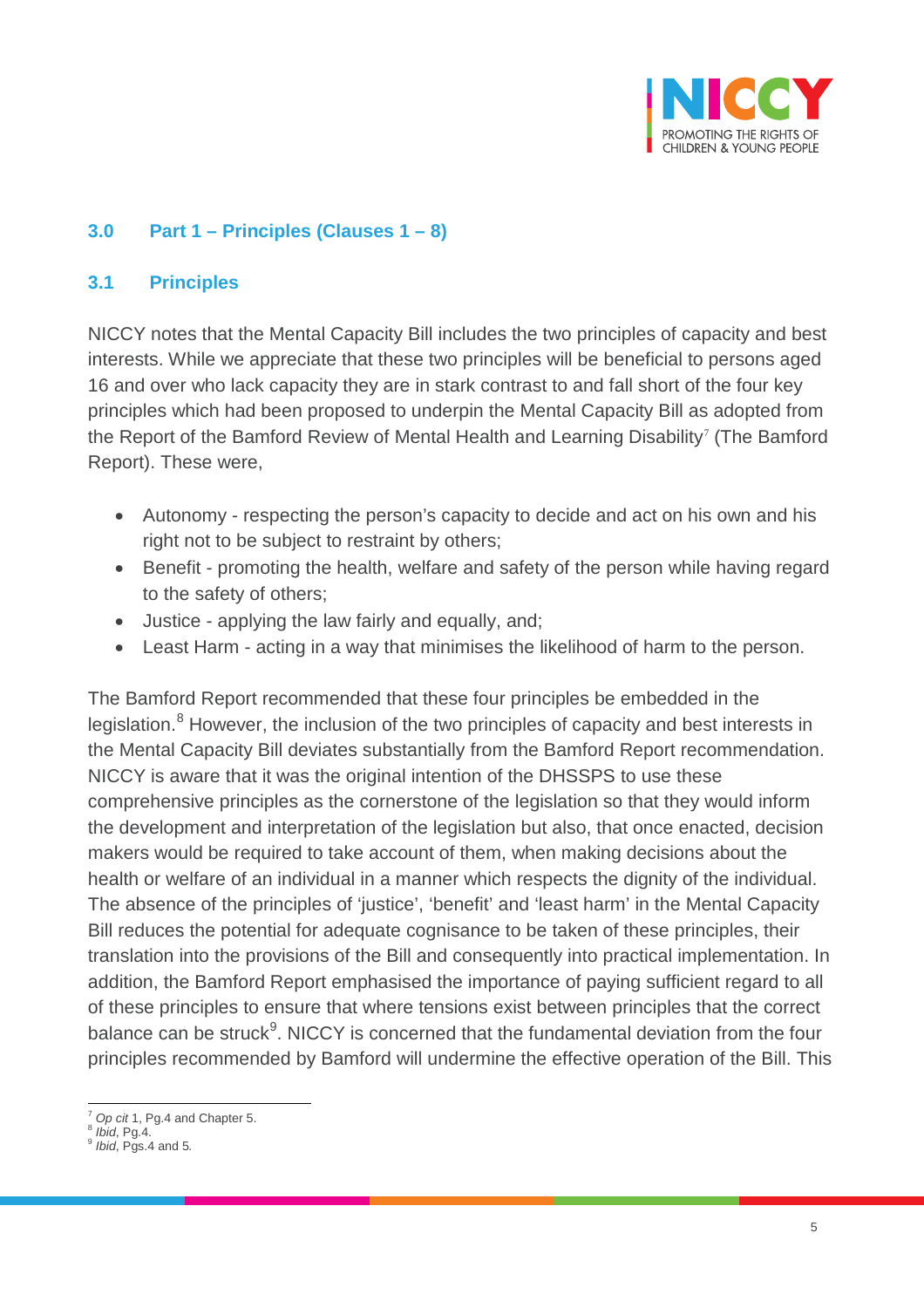

change to the Principles of the Bill is also extremely disappointing given that the four Bamford Principles were widely consulted upon by both the Bamford Review and the DHSSPS and to NICCY's knowledge did not occur as a result of any consultation process carried out on the Bill to date.

NICCY is also concerned about the failure to date of both Departments to publish and consult on the Codes of Practice for the Mental Capacity Bill, including consultation with children and young people. The Codes of Practice will contain a lot of the necessary detail which is required to ensure the effective operation of the Bill. Throughout the Bill there are a number of areas where the necessary level of detail has not been provided with many areas, including clarification and explanation of the intended operation of some key concepts being left to the Codes of Practice, which have yet to be finalised or consulted upon. This is addressed in greater detail at page 33 below.

NICCY also has similar concerns about the large number of issues in the Bill, the detail relating to which will be provided by future Regulations to be developed by either the DHSSPS or DoJ. It is difficult to provide fully informed comment about the clauses of the Bill which will impact on children and young people without sight of the content of the proposed Regulations. In addition, NICCY has concerns that due to the legislative process relating to the passage of Regulations, there may be less scope to influence the content of Regulations. It will be vitally important in the development of Regulations which relate to the Bill that there is adequate consultation on the Regulations at the earliest possible stage, including direct consultation with children and young people.

#### **3.2 'Lacks Capacity' Test**

**Clause 3** details the test for determining whether someone 'lacks capacity' for the purpose of making decisions. While it is clear from the Bill that it applies only to those aged over 16 it is NICCY's understanding that the reason for this age threshold is that the proposed capacity test cannot be applied to children and young people in the same way as adults because of their developmental stage. While NICCY appreciates that there may be challenges to the application of the capacity test to children under 16, there are many practical examples of determinations being made by a range of professionals regarding the capacity of children to make decisions which impact on their lives. With regard to the Government's obligations under the UNCRC, Article 12, one of the principles of the Convention, requires the state to assess the capacity of each individual child to form an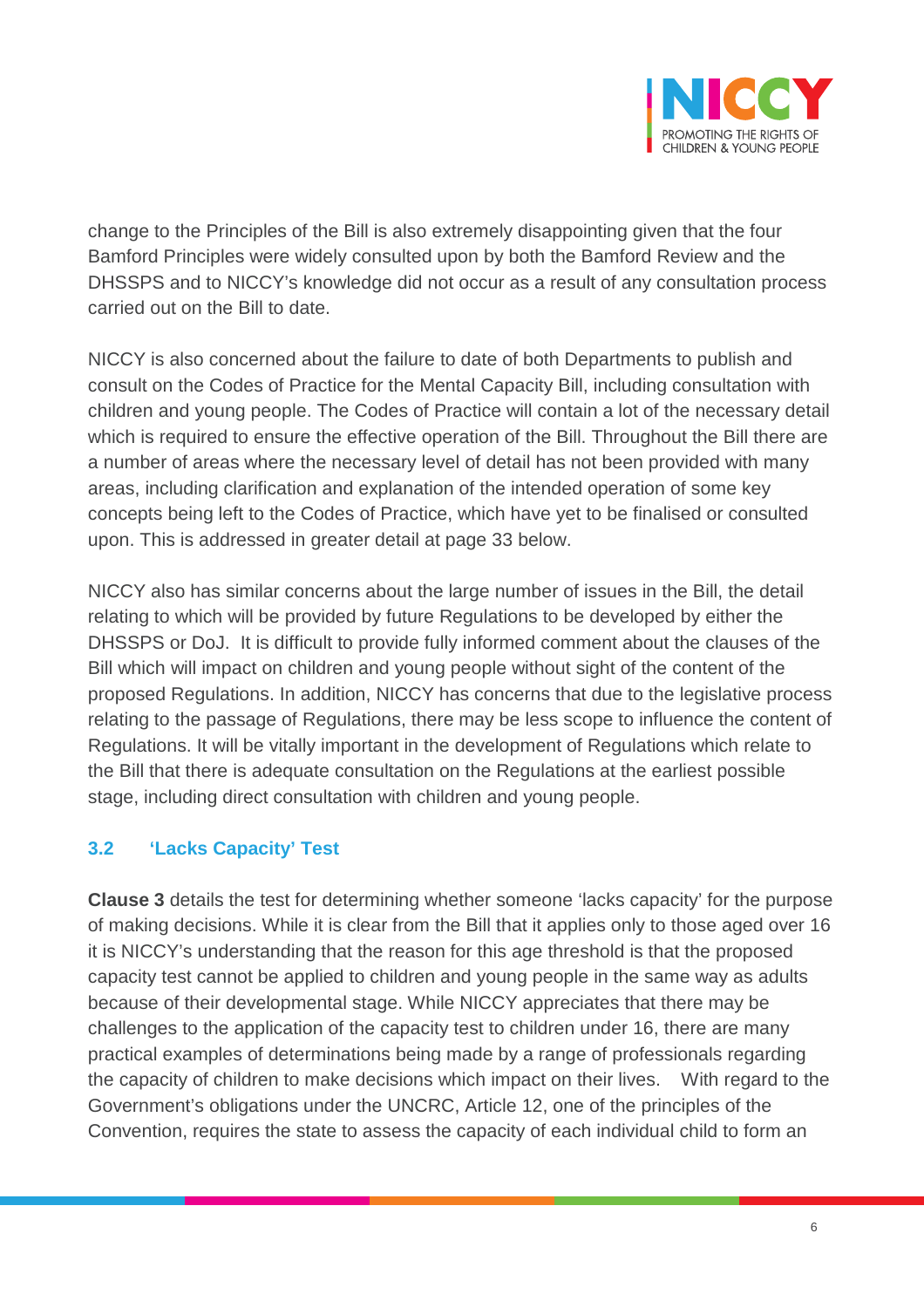

autonomous opinion and is clear that State Parties cannot begin with the assumption that all children under 16 lack capacity.

## **4.0 Part 2 – Lack of Capacity: Protection from Liability, and General Safeguards (Clauses 9 – 66)**

## **4.1 Chapter 1 - Protection from Liability and Safeguards (Sections 9 - 12)**

Children and young people who will come within the scope of the Bill are extremely vulnerable and require additional protections and safeguards to be put in place, as recommended by the Bamford Review which was clear that given the special vulnerabilities and developmental needs of children and young people, this group requires special rights and protections<sup>[10](#page-6-0)</sup>. Consequently NICCY would be supportive of an amendment to this part of the Bill to place a greater emphasis on the protection of the person who lacks capacity - the child or young person over 16, rather than on the protection of the intervener from prosecution or from civil liability for the commission of an act.

#### **4.2 Restraint**

**Clause 12** of the Bill addresses acts of restraint and outlines restraint safeguards which permit the use of restraint only when a person using, instructing or authorising the use of restraint reasonably believes that it is necessary to prevent harm and that any restraint used is proportionate to the likelihood and seriousness of the harm. These safeguards only apply to those over the age of 16 and it is extremely concerning that the Bill does not include equivalent restraint safeguards for under 16s. While NICCY appreciates that in some cases the use of restraint may be necessary, particularly where it is being used to protect the young person, the use of restraint is a serious infringement of the rights of a child or young person. It is therefore vital that the Mental Capacity Bill provides maximum protections and safeguards for all children and young people who may be subject to restraint. It is essential that both the provisions relating to restraint and any information on the use of restraint which will be contained in the Codes of Practice take adequate cognisance of the young person's rights and that they fully protect against restraint which could amount to torture or cruel, inhuman or degrading treatment or punishment in line with Article 37a of the UNCRC, Article 15 of the UNCRPD and Article 3 of the European

<span id="page-6-0"></span><sup>10</sup> *Op cit* 1.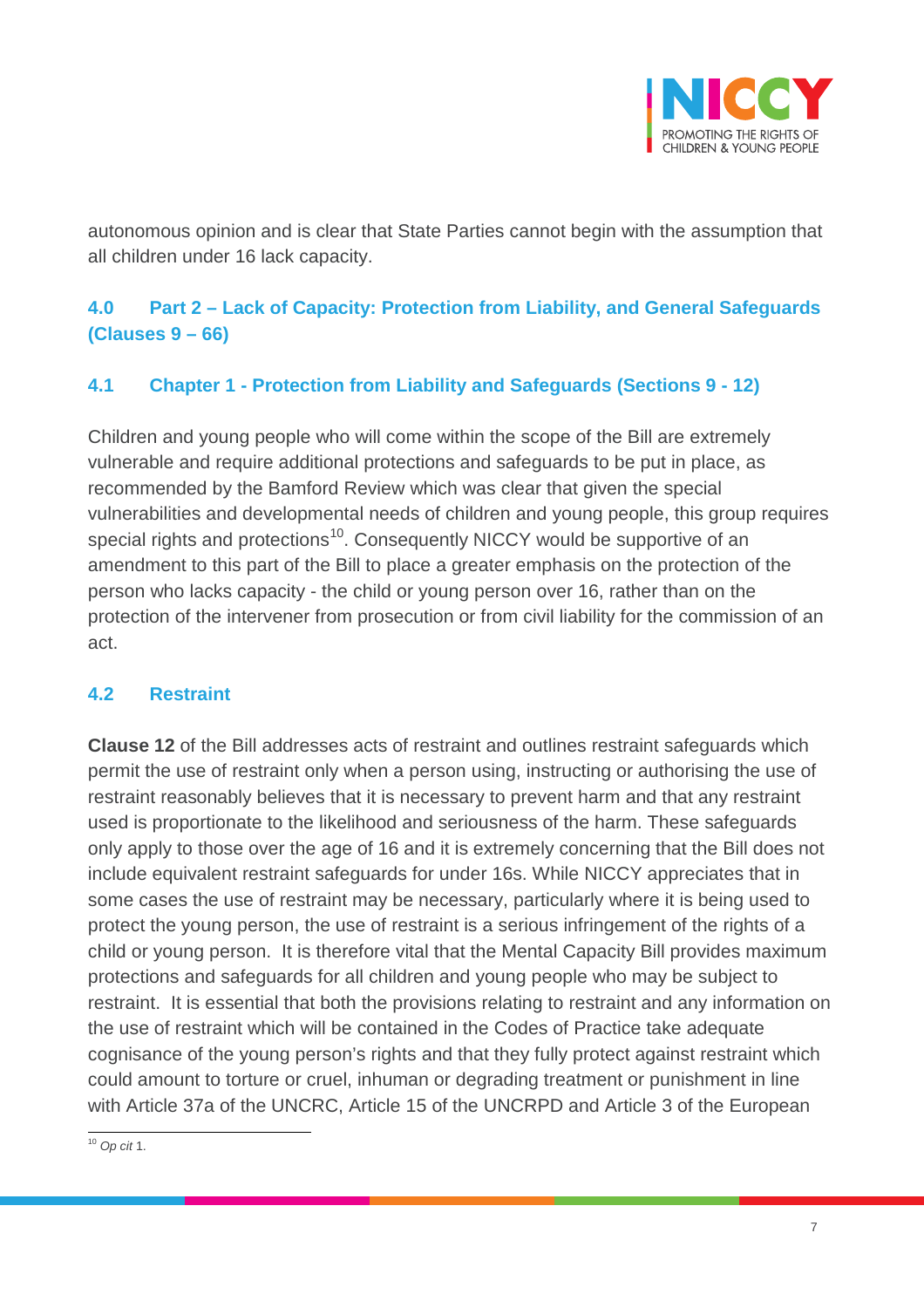

Convention on Human Rights (ECHR), as incorporated by the Human Rights Act 1998. The restraint provisions and Codes of Practice should also ensure adequate cognisance is taken of the right to protection of the integrity of the person under Article 17 of the UNCRPD and the child's right to protection from all forms of physical or mental violence, injury or abuse, neglect or negligent treatment, maltreatment or exploitation under Article 19 of the UNCRC.

Following the last examination of the UK Government's compliance with its obligations under the UNCRC in 2008 the Committee on the Rights of the Child urged the State Party to ensure that restraint against children is used only as a last resort and exclusively to prevent harm to the child or others and that all methods of physical restraint for disciplinary purposes be abolished.<sup>[11](#page-7-0)</sup> Given that the Government is bound through ratification of the UNCRC to give effect to its obligations under the UNCRC and to comply with the recommendations of the Committee on the Rights of the Child, this should also be a central consideration for the provisions on restraint and the Codes of Practice for all children and young people who may be subject to restraint.

#### **4.3. Chapter 4 - Additional Safeguard: Authorisations (Clauses 19 – 34)**

**Clauses 19 – 34** of the Bill detail a number of acts which must be authorised by Trust Panels in line with the procedure set out in **Schedule 1** of the Bill. These acts include deprivation of liberty, the imposition of an attendance or community residence requirement, the provision of treatment with serious consequences where the nominated person objects, the provision of treatment with serious consequences where the person lacking capacity resists, or the act is done while the person is being deprived of their liberty or is subject to either an attendance requirement or a community residence requirement.

Given the seriousness of the acts outlined to which this section on authorisation applies, it is concerning that the Bill does not put in place a regional system for Trust Panels and will allow for a lack of consistency with regard to the operation of the panel authorisation process in each of the Health and Social Care Trusts. NICCY recommends an amendment to the Bill which will allow for the introduction of a regional system for Trust Panels as without the operation of a consistent Trust Panel process there is obvious potential for inconsistencies in decision making.

<span id="page-7-0"></span><sup>&</sup>lt;sup>11</sup> United Nations Committee on the Rights of the Child, Concluding Observations United Kingdom, CRC/C/GBR/CO/4, 20<sup>th</sup> October 2008, Para. 39.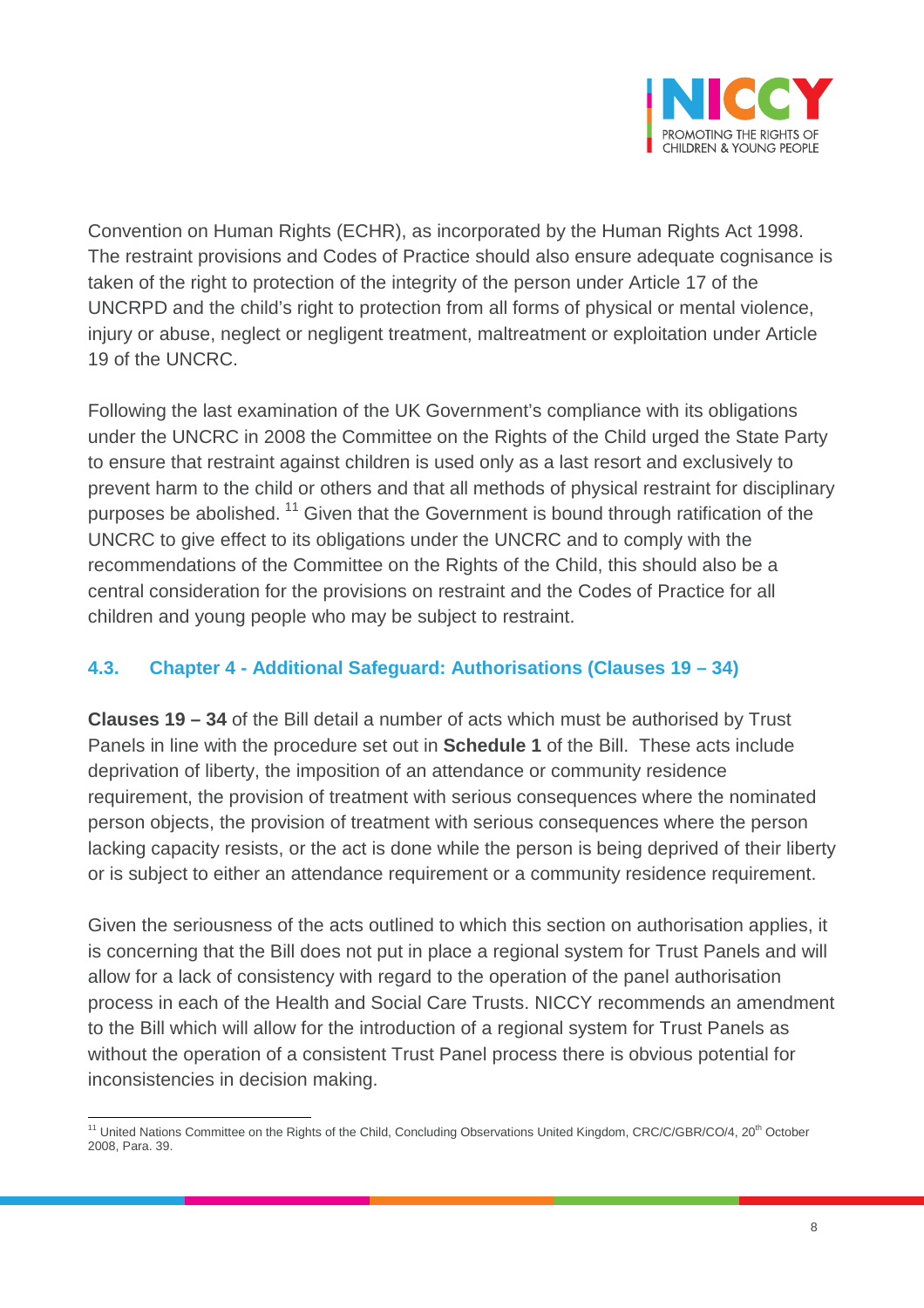

## **4.4 Deprivation of Liberty Safeguards (Clauses 24 – 27)**

**Clauses 24 – 27** of the Bill outline the process for the deprivation of liberty. The deprivation of an individual's liberty is an extremely serious issue and the Bill outlines safeguards relating to the deprivation of liberty to ensure compliance with the ECHR and the European Court of Human Rights judgment in *HL v United Kingdom*[12](#page-8-0) 2004 (the Bournewood case). This section of the Bill includes details of when and how the deprivation of liberty of an individual over 16 who lacks decision making capacity may be authorised. NICCY welcomes the inclusion of deprivation of liberty safeguards in the Bill as they will provide vital legislative protection for individuals who lack capacity. NICCY is aware that what will constitute a deprivation of liberty will have to be assessed on a case by case basis. NICCY expects that additional information and guidance on the circumstances which may amount to a deprivation of liberty will be provided in the Codes of Practice. Given the seriousness of depriving an individual of their liberty and the lack of clarity around what will amount to a deprivation of liberty under the Bill, this further illustrates the pressing need for the publication of, consultation on and finalisation of the Codes of Practice so that they can be introduced at the same time as the Bill is enacted. Consultation on the Codes of Practice should include direct consultation with children and young people in line with Article 12 of the UNCRC and section 75 of the Northern Ireland Act 1998.

Given that the Bill applies everyone over 16 NICCY recommends the Bill being amended to include all of the facilities within which young people may have their liberty deprived including children's homes, supported housing facilities and boarding schools for children and young people with additional needs. This is extremely important to ensure that young people are protected with regard to the authorisation of the deprivation of their liberty in all possible settings and also to prevent the need to make an application to the High Court which will be required if all relevant facilities and settings are not included in the Bill. Such applications would result in delays in the authorisation of deprivations of liberty. There will also be cost implications associated with making an application to the High Court and as discussed below legal aid must be made available for such matters, especially if a young person wants to challenge a deprivation of their liberty.

In creating robust deprivation of liberty safeguards and in ensuring compliance with both with the ECHR, as incorporated by the Human Rights Act 1998 and the Bournewood

<span id="page-8-0"></span><sup>12</sup> HL v UK 45508/99 (2004) ECHR 471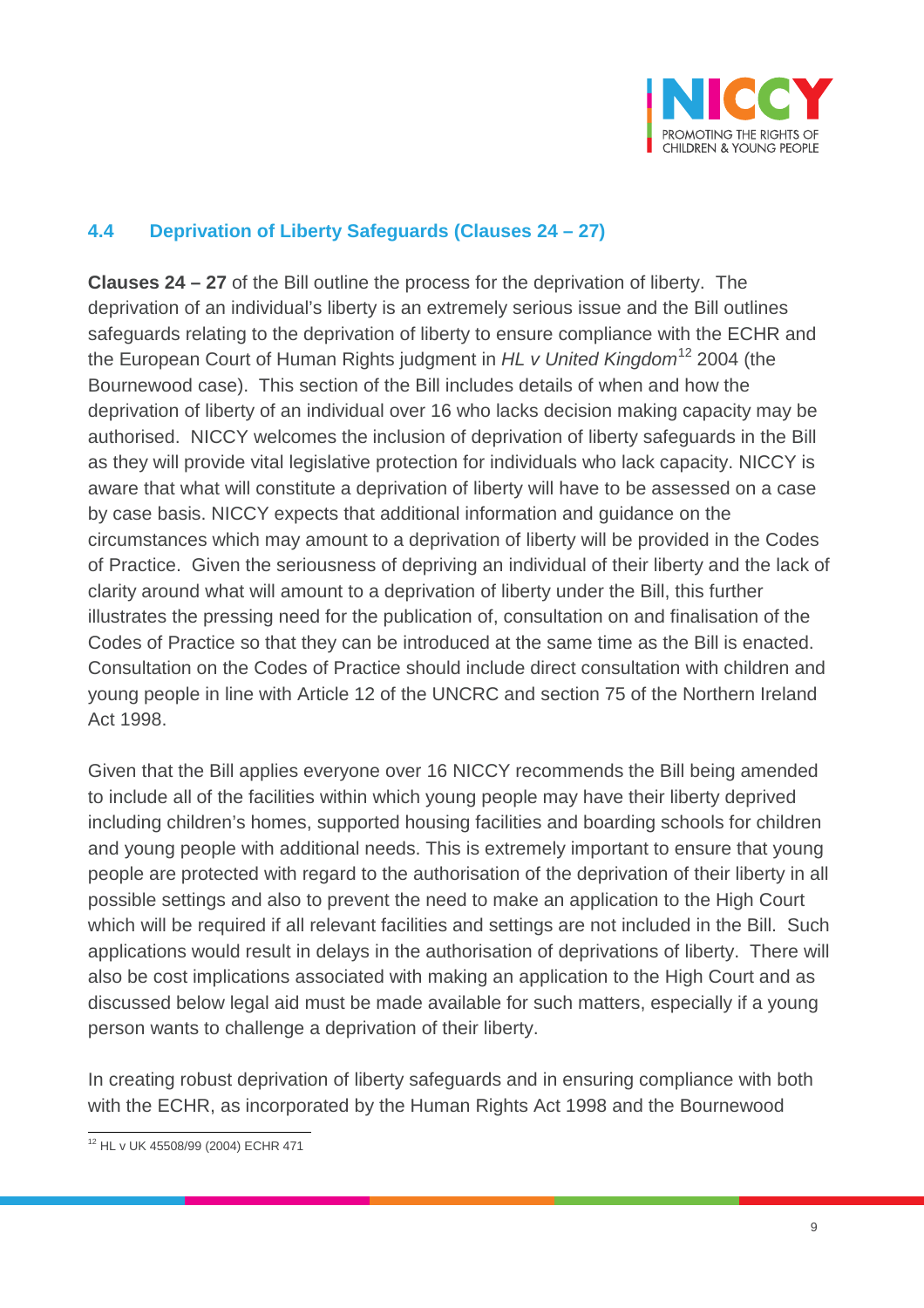

case,<sup>[13](#page-9-0)</sup> NICCY would strongly suggest that the Bill is amended to extend the deprivation of liberty safeguards to children and young people under the age of 16. Neither the Bournewood case nor the ECHR, as incorporated by the Human Rights Act 1998, make any distinction between the rights of those under and over 16 to have safeguards put in place to guard against an unjustified deprivation of their liberty as protected by Article 5 of the ECHR. NICCY believes that as Article 5 of the ECHR applies to everyone, regardless of age, so should the deprivation of liberty safeguards be extended to all.

As currently drafted, the Bill does not include deprivation of liberty safeguards for under 16s including scrutiny, monitoring of or the need to justify a deprivation of their liberty. Under 16s, who have their liberty deprived due to their compliant nature, as opposed to as a result of detention, therefore have no means of challenging the deprivation of their liberty. Also, the deprivation does not have to be justified as would be the case if they were over 16 and as they are voluntary patients there will be no easy way to challenge their deprivation of liberty either to a Mental Health Review Tribunal or to the High Court. If an individual wishes to challenge a deprivation of their liberty they will ultimately have to bring the matter before the High Court. As it is intended that the deprivation of liberty safeguards will protect some of the most vulnerable individuals in society, the safeguard is weakened if legal aid is not available to all who want to challenge a deprivation of their liberty, regardless of financial eligibility for legal aid. We would urge the Department of Justice to address this issue by ensuring the availability of legal aid so that this safeguard is available to all.

NICCY would urge the Departments in bringing forward the Mental Capacity Bill to take cognisance of the experience of England and Wales in introducing deprivation of liberty safeguards under the Mental Capacity Act 2005. It will be important for the effective implementation of deprivation of liberty safeguards in Northern Ireland that lessons are learned from England and Wales and that the errors in the operation and implementation of deprivation of liberty safeguards are not replicated in Northern Ireland. These errors were starkly highlighted in the House of Lords post legislative scrutiny debate where it was recommended that the introduction of deprivation of liberty safeguards should begin again.<sup>[14](#page-9-1)</sup>

<span id="page-9-1"></span><span id="page-9-0"></span><sup>&</sup>lt;sup>13</sup> *Ibid*<br><sup>14</sup>Mental Capacity Act 2005: post-legislative scrutiny, House of Lords, 13<sup>th</sup> March 2014, p.7.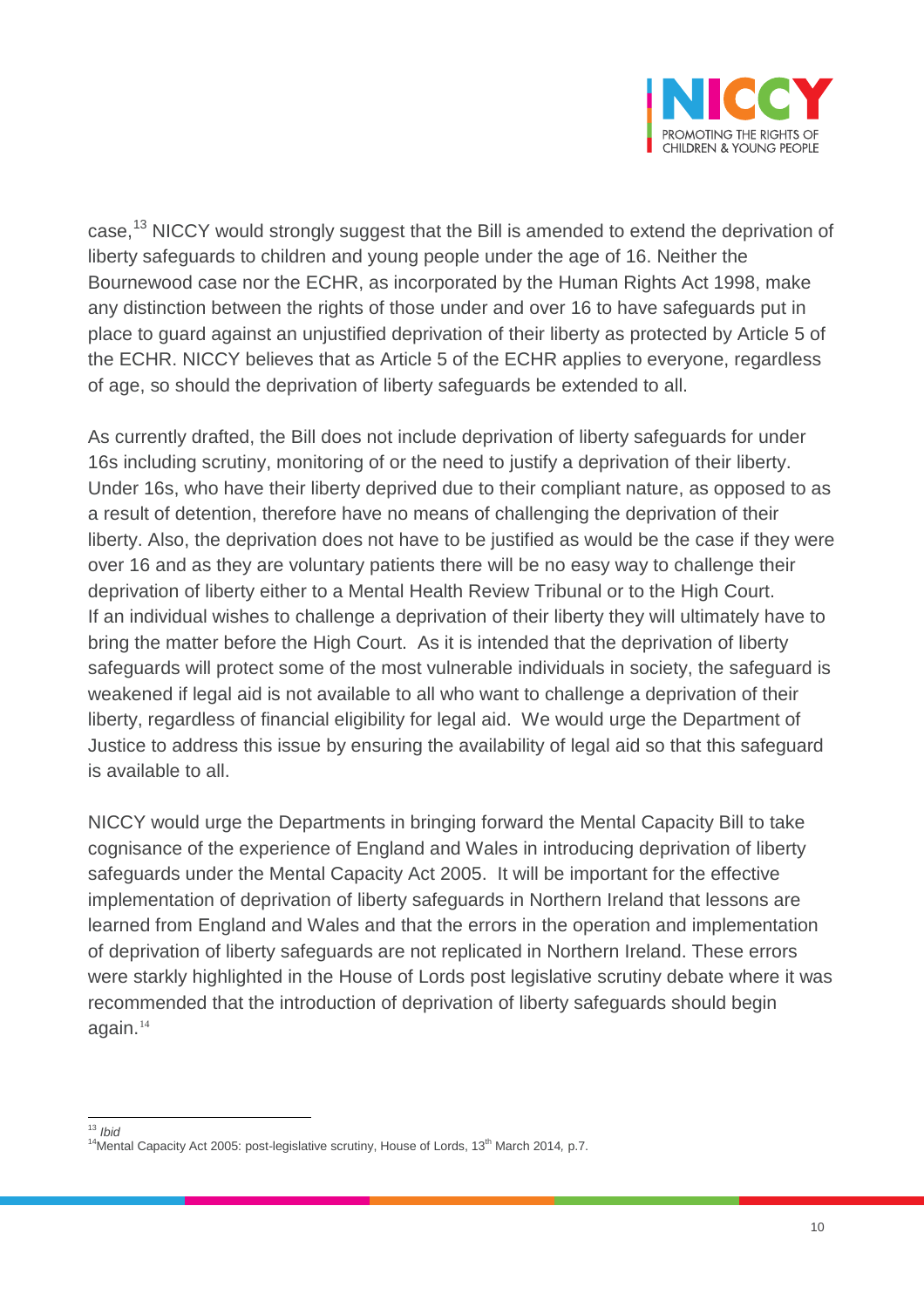

#### **5.0 Part 3 – Nominated Person (Clause 67 – 83)**

**Clauses 67 – 83** of the Bill deals with nominated persons. This is an important part of the Bill in that the nominated person is appointed by an individual over 16 to act in the future on their behalf when they lose capacity. The nominated person procedure has been introduced to address the incompatibility of the nearest relative provisions with Article 8 of the ECHR as incorporated by the Human Rights Act 1998 as highlighted in case law including  $JT \vee UK^{15}$  $JT \vee UK^{15}$  $JT \vee UK^{15}$ . It is therefore concerning that the nearest relative provisions in the Mental Health (Northern Ireland) Order 1986 will be retained for under 16s with some amendments, particularly given that the ECHR, as incorporated by the Human Rights Act 1998 applies to everyone regardless of their age.

The Nearest Relative provisions which will apply to young people under 16 are addressed at page 27 below.

#### **6.0 Part 4 – Independent Advocates (Clauses 35 - 36 and 84 – 94)**

**Clauses 35 – 36** and **84 – 94** of the Bill cover the appointment of Independent Advocates who will be put place to assist in the determination of what is in the best interests of a person lacking capacity. The appointment of an independent advocate is an extremely important safeguard and one which NICCY firmly believes should be available to all young people regardless of their age.

In the definition of the advocate's role, no mention is made of the advocate actually supporting the individual who lacks capacity to make their views and wishes known. It is important that the advocate assists in facilitating the voice of the young person and ensuring this is accurately represented in decision-making regarding their care and treatment. An advocate should not speak in place of the individual but on their behalf, and fully and accurately represent their views.

Throughout the Bill reference is made to an 'independent advocate', however **clauses 84 (1) – (4)** are clear that an 'independent advocate' will either be employed by a Health and Social Care Trust or contracted in by the Trust. Given the major role of Health and Social Care Trusts in appointing or contracting in advocates and providing payment for their services, NICCY has a number of concerns about how truly independent advocates are

<span id="page-10-0"></span><sup>15</sup> 26494/95 (2000) ECHR 133.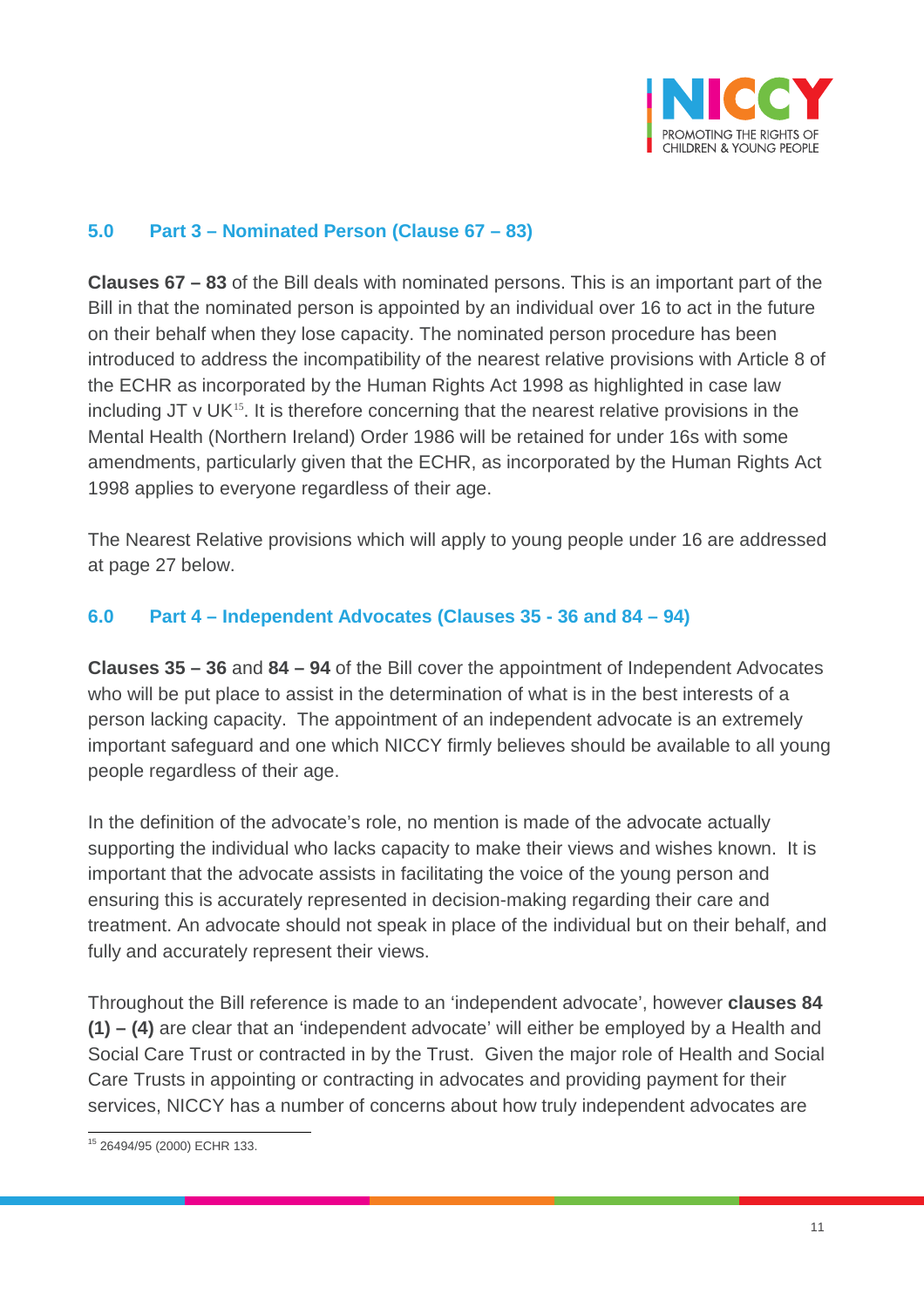

likely to be. This has added significance when one considers that advocates may be required in certain circumstances to challenge decisions made by Trusts which presents an obvious conflict of interests, whether real or perceived. It is vitally important that young people who require the services of an advocate are confident that the service they are receiving is operating in an entirely independent manner without any sense of real or perceived monitoring or interference by a Health and Social Care Trust. Therefore NICCY is concerned that young people who require the advocacy service may lack confidence in the service and may choose not to avail of it. Furthermore, if advocates are only appointed through or contracted in by a Health and Social Care Trust, this will clearly limit the ability of a young person to employ the services of an advocate of their choosing and potentially prevent them from availing of the services of an advocate already known to them, whom they have an existing relationship of trust with and are comfortable with. This is potentially very damaging and undermining with regard to the strength of this safeguard which is extremely necessary, particularly when one considers the vulnerability of the young people to whom this Bill and the advocacy safeguard will apply.

There is also a worrying lack of clarity around the actual operation of independent advocates, including a failure to provide a clear definition of what an independent advocate actually is. In addition, the Bill also provides the DHSSPS with the power to make future regulations about the functions of and arrangements relating to independent advocates. This has resulted in only a partial understanding being possible of the advocacy safeguard under the Bill and has hampered NICCY's ability to make fully informed comment about what is proposed regarding the advocacy provisions under the Bill. NICCY believes that it would have been much more helpful if sufficient information on the definition and functions of an independent advocate, as well as the arrangements relating to advocacy could have been provided in the draft Bill.

**Clause 86** of the Bill sets out the proposed procedure for ensuring that an independent advocate is instructed. It is clear from this procedure that a request for the instruction of an independent advocate cannot be made by the young person requiring the services of an advocate, but rather must be made by an appropriate healthcare professional. This is in contrast to **clause 88** which gives a young person the right to declare that no independent advocate is to be instructed and **clause 91** which provides the young person with the right to discontinue their involvement with the independent advocate. While these are important rights, it is concerning that the right to withdraw or not engage with an advocate rests with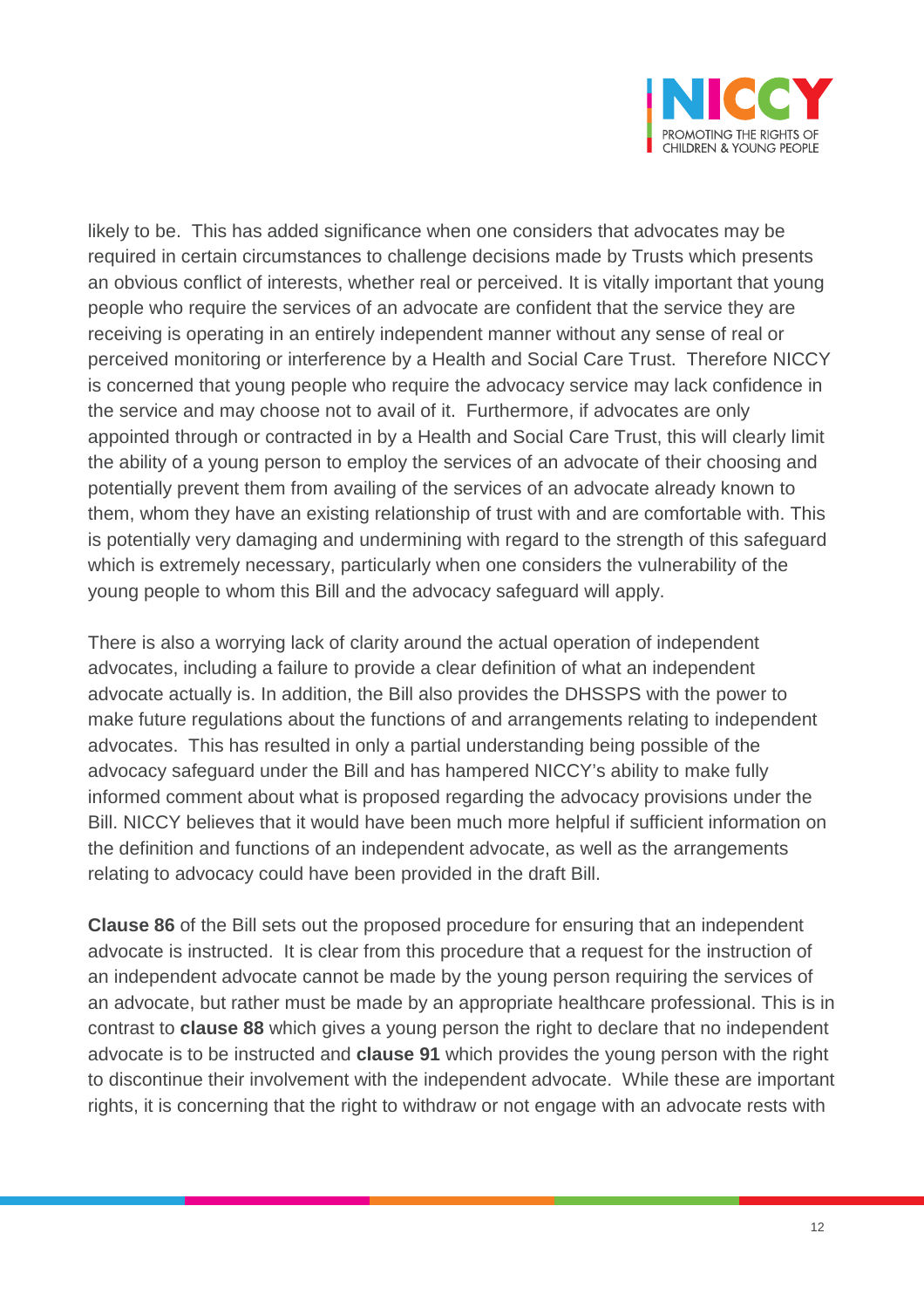

the young person who is over 16 and lacks capacity, yet the right to request the instruction of an advocate does not.

In addition, the circumstances under which an independent advocate may be instructed are extremely limited. For example, an independent advocate will only be instructed under **clause 35** of the Bill when a serious intervention is being proposed and where both the young person and their nominated person are objecting to the serious intervention and where a health care professional has requested the Trust to instruct an advocate in order to determine whether the act, i.e. the serious intervention, will be in the best interests of the young person who is over 16 and lacks capacity. This is extremely disappointing and is a significant dilution of the vision of advocacy envisaged in the Bamford Review.The Human Rights and Equality Report<sup>[16](#page-12-0)</sup> of the Bamford Review highlighted children as one group which requires specific support to address their needs.<sup>[17](#page-12-1)</sup> It concluded that the objective should be to have in place a range of independent advocacy support services delivered by a range of providers; support for people with mental health difficulties or a learning disability in exercising their rights; services which are compliant with all legal requirements in Northern Ireland; a coherent, co-ordinated, regional strategic framework which will provide people with mental health difficulties or a learning disability with access to advocacy support; an advocacy support service which is available both in hospital and in community settings; advocacy support services that will extend to those undergoing assessment and treatment voluntarily and involuntarily and which will reflect the diverse needs of people with mental health difficulties or a learning disability and advocacy support services which will pay particular attention to the circumstances where the autonomy and self-determination of individuals may be restricted or denied.<sup>[18](#page-12-2)</sup> NICCY wants to see the provision of advocacy services to all children and young people which reflect the vision of advocacy as detailed by Bamford.

An additional concern is that the Bill appears to provide for advocacy services based on each decision or the consideration of each single act. It is NICCY's understanding that once the decision about whether an act is in the best interests of an individual has been taken that the individual will no longer have access to the independent advocate and it is only where the specific circumstances as discussed above arise again in relation to another single decision will the individual have access to the advocacy service again. It does not appear that the individual will have any right to request the continuation of the

<span id="page-12-2"></span>

<span id="page-12-1"></span><span id="page-12-0"></span><sup>16</sup> October 2006 <sup>17</sup> *Ibid,* Pg 43. <sup>18</sup> *Ibid,* Pgs. 43 and 44.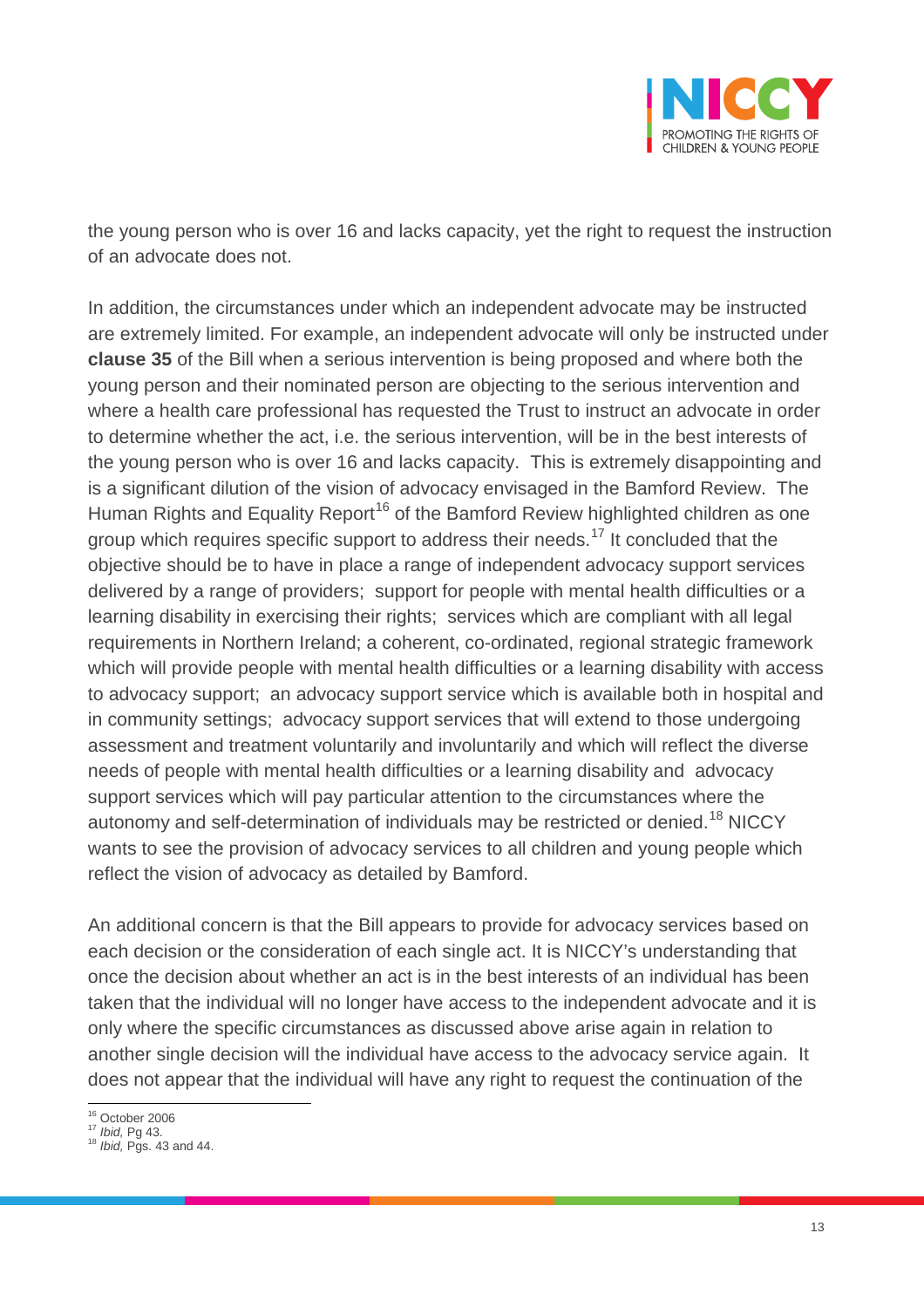

advocacy service or the appointment of the same advocate in the determination of future decisions. This will undermine any relationship of trust that has been established between the young person and their independent advocate and potentially make decision making more difficult and take more time in order to build up a relationship of trust with a new advocate, rather than strengthening an existing relationship that has already been established. NICCY does not believe that the approach to advocacy as contained in the Bill is in the best interests of the young person who requires the services of an advocate.

Independent advocacy as provided for in the Mental Capacity Bill falls far short of that which was envisaged by Bamford. Young people of all ages, both in the Mental Capacity Bill and under a retained and amended Mental Health (Northern Ireland) Order 1986, should be able to request the services of their chosen advocate to assist them where they require such services. It is imperative that advocacy services which are provided to children and young people with mental ill-health or a learning disability are based on need and give effect to the Government's obligations under Article 12 of the UNCRC. NICCY believes that the role of the advocate, their independence, procedures for appointment and reappointment, the definition of advocacy, the functions and arrangements relating to advocacy, the circumstances for the instruction of engagement in and disengagement from advocacy services as well as the issue of continuation of advocacy services all require substantial consideration and revision in order to establish an advocacy service in line with the recommendations of the Bamford Review and the best interests of children and young people.

Independent advocacy for young people under 16 is addressed at page 25 below.

## **7.0 Part 5 – Lasting Powers of Attorney (Clauses 95 – 110)**

Part 5 of the Mental Capacity Bill details the procedures relating to lasting powers of attorney and it is clear from this part of the Bill that it is not intended to extend lasting powers of attorney to 16 and 17 years olds, but rather to adults over the age of 18 only as detailed under **clause 97(1)** of the Bill. While NICCY does not believe that children and young people should ever be engaged in hazardous occupations, such as the armed forces, the law as it currently stands allows for 16 and 17 year olds to serve in the army. In such circumstances it may be in the best interests of 16 and 17 year olds to be legally permitted to make a lasting power of attorney.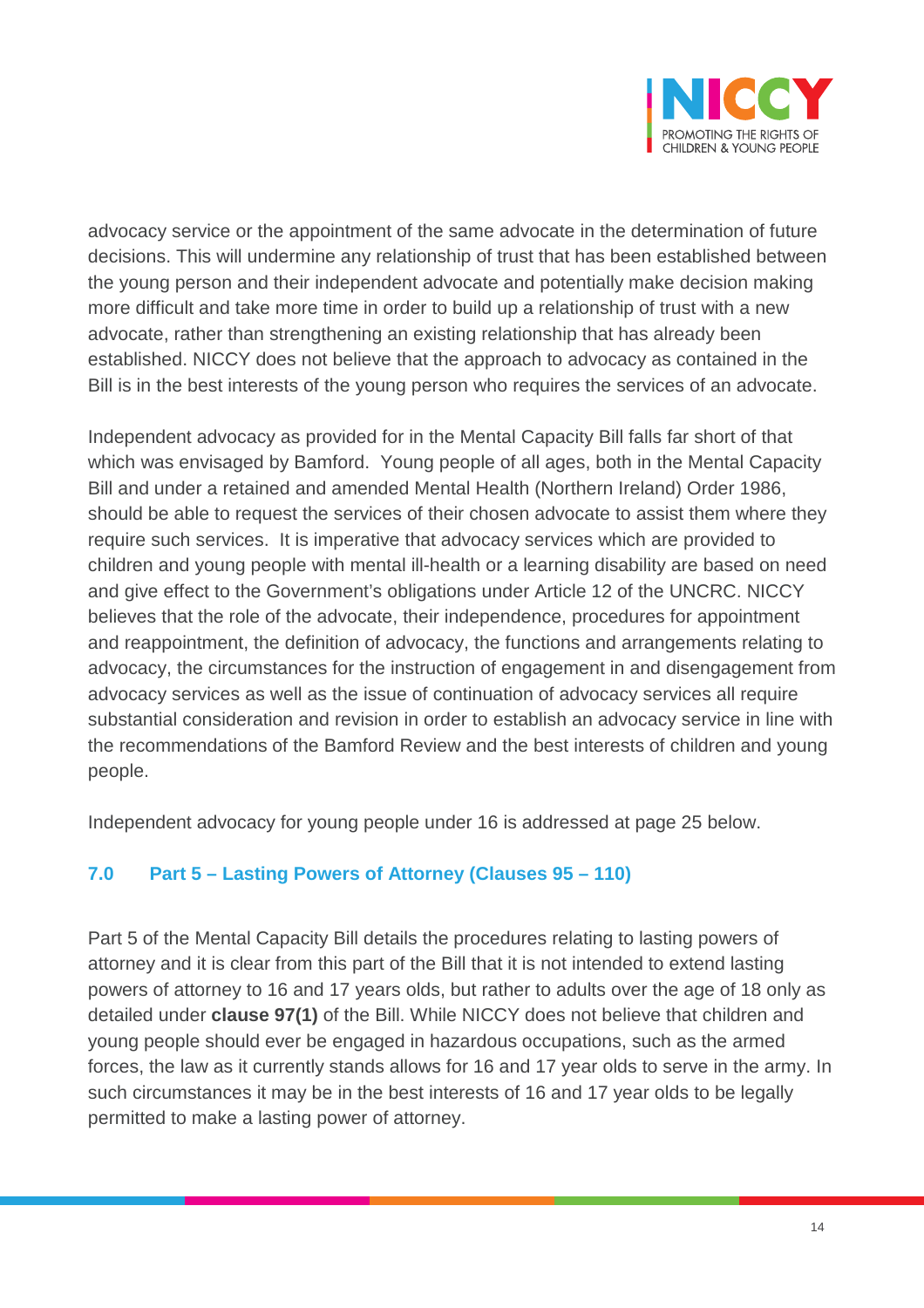

## **8.0 Part 9 – Power of Police to Remove Person to Place of Safety (Clauses 137 – 159)**

It is NICCY's understanding that both parts 9 and 10 of the Mental Capacity Bill will apply to all age groups and the exercise of the powers contained therein will not be restricted to over 16s, as is the case with the civil provisions in the Bill. While this is welcome as it does not assume a lack of capacity in all under 16s, NICCY has a number of concerns with regard to the operation of the criminal justice provisions in practice. In particular, NICCY has concerns that the criminal justice provisions will apply to all age groups but that the care and treatment of young people in the criminal justice system will be determined by the civil provisions of the Bill, will be capacity based and governed either by the Mental Capacity Bill or by the retained and amended Mental Health (Northern Ireland) Order 1986 depending on the age of the young person. In addition, we have a number of concerns about the lack of availability of appropriate facilities for under 18s in Northern Ireland which will make the practical outworkings of the application of the criminal justice provisions to all age groups very difficult to implement.

Part 9 of the Mental Capacity Bill provides a power for the Police Service of Northern Ireland (PSNI) to remove a person from a public place to a place of safety. Article 130, which contains the current place of safety power of the Mental Health (Northern Ireland) Order 1986 will be repealed by the Bill so that this place of safety power will apply to everyone, regardless of age. **Clause 137** details the circumstances within which such a removal can be made and these include that the person must lack capacity, the failure to remove the person would create a risk of serious harm to the person or serious physical harm to other persons, where removing the person is a proportionate response to the likelihood of harm and where their removal is in the best interests of the individual. **Clause 143** provides a welcome power to transfer a young person from one place of safety to another within the maximum 24 hour detention period where discharge is not suitable and there is appropriate care or treatment available in the new place of safety which is not available in the place where the young person is being detained and where this would be in the best interests of the young person. NICCY appreciates that for some young people the exercise of the use of the 'place of safety' power by the PSNI will be necessary in order to protect the young person and others.

In order for the police to use the power to remove a person to a 'place of safety' certain conditions need to be met. One of these conditions as detailed in **clause 137(2)(c)** is,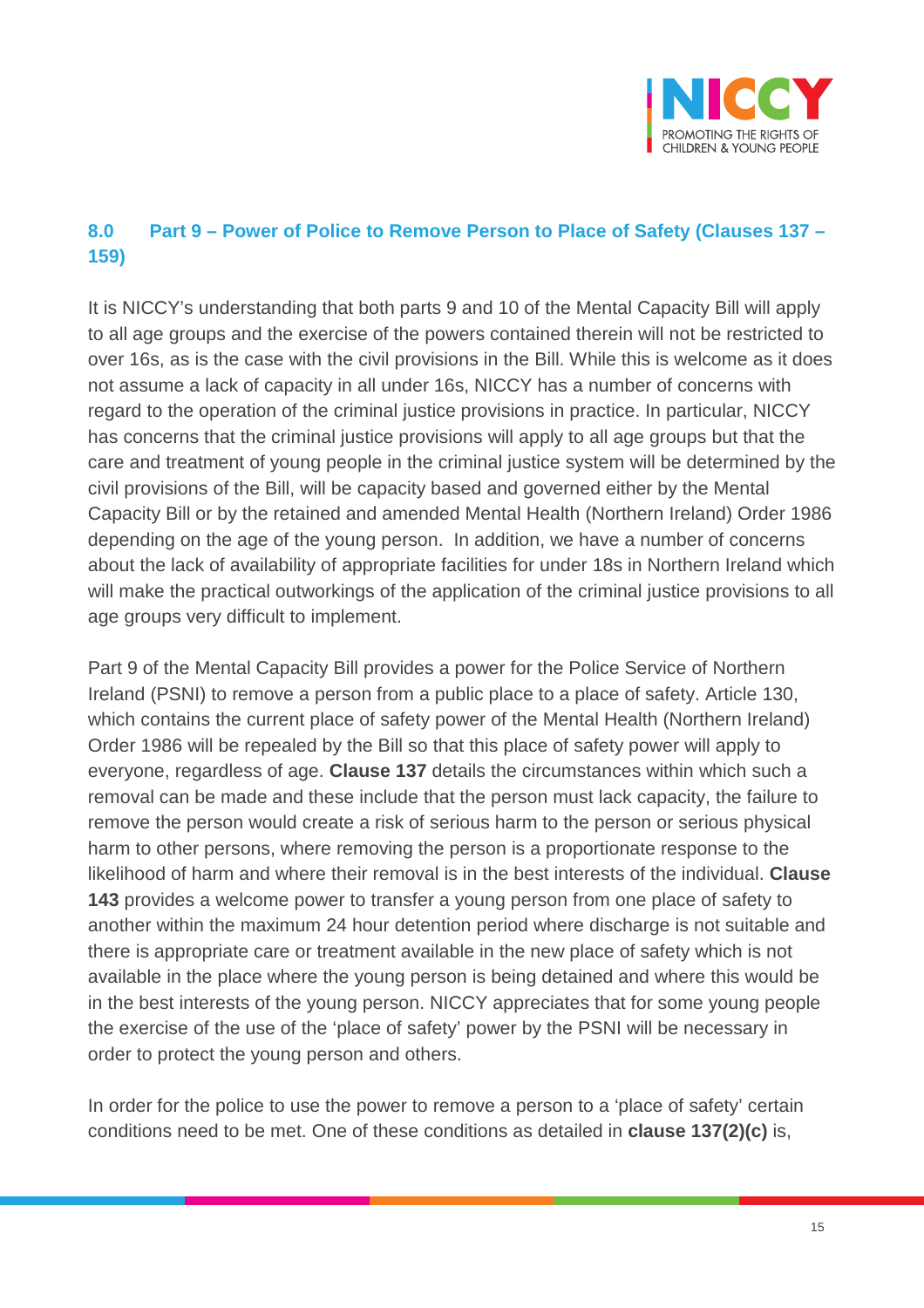

*"...because of an impairment of or disturbance in the functioning of the mind or brain (temporary or permanent, and however caused), the person is unable to make a decision for himself or herself as to whether he or she should be taken to a place of safety".*

While this test is not an identical test to the test for 'lacks capacity' it is worth comparing the two tests and noting that under **clause 158** of the Bill, the definition of 'unable to make a decision' is stated as the same as the test for 'lacks capacity', a test which only applies to those over the age of 16.

The test for 'lacks capacity' in **clause 3** of the Bill is,

*"3.—(1) For the purposes of this Act, a person who is 16 or over lacks capacity in relation to a matter if, at the material time, the person is unable to make a decision for himself or herself about the matter (within the meaning given by section 4) because of an impairment of, or a disturbance in the functioning of, the mind or brain.* 

*(2) It does not matter—*

*(a) whether the impairment or disturbance is permanent or temporary;* 

*(b) what the cause of the impairment or disturbance is.* 

*(3) In particular, it does not matter whether the impairment or disturbance is caused by a disorder or disability or otherwise than by a disorder or disability"*

Despite the obvious similarities in the test to remove a person to a place of safety, a test which is replicated in the power to transfer a person from one place of safety to another at **clause 143** of the Bill and the 'lacks capacity' test at **clause 3** of the Bill, the place of safety test will be applied to everyone, regardless of age and the test for 'lacks capacity' will not due, according to the DHSSPS, to difficulties in assessing capacity in under 16s because of their developmental immaturity. This raises obvious significant questions about the rationale for the exclusion of under 16s from the scope of the civil provisions of the Bill.

**Clause 158** provides a definition of a 'place of safety' for the purposes of the power of the PSNI to remove a person over 16 from a public place and includes both a hospital and a police station. NICCY does not believe that a police station is a suitable place of safety for a young person. The use of a police station as a 'place of safety' is entirely inappropriate and in the case of an extremely vulnerable, mentally ill young person implies that a criminal justice response is appropriate and necessary, which it is not. We want to see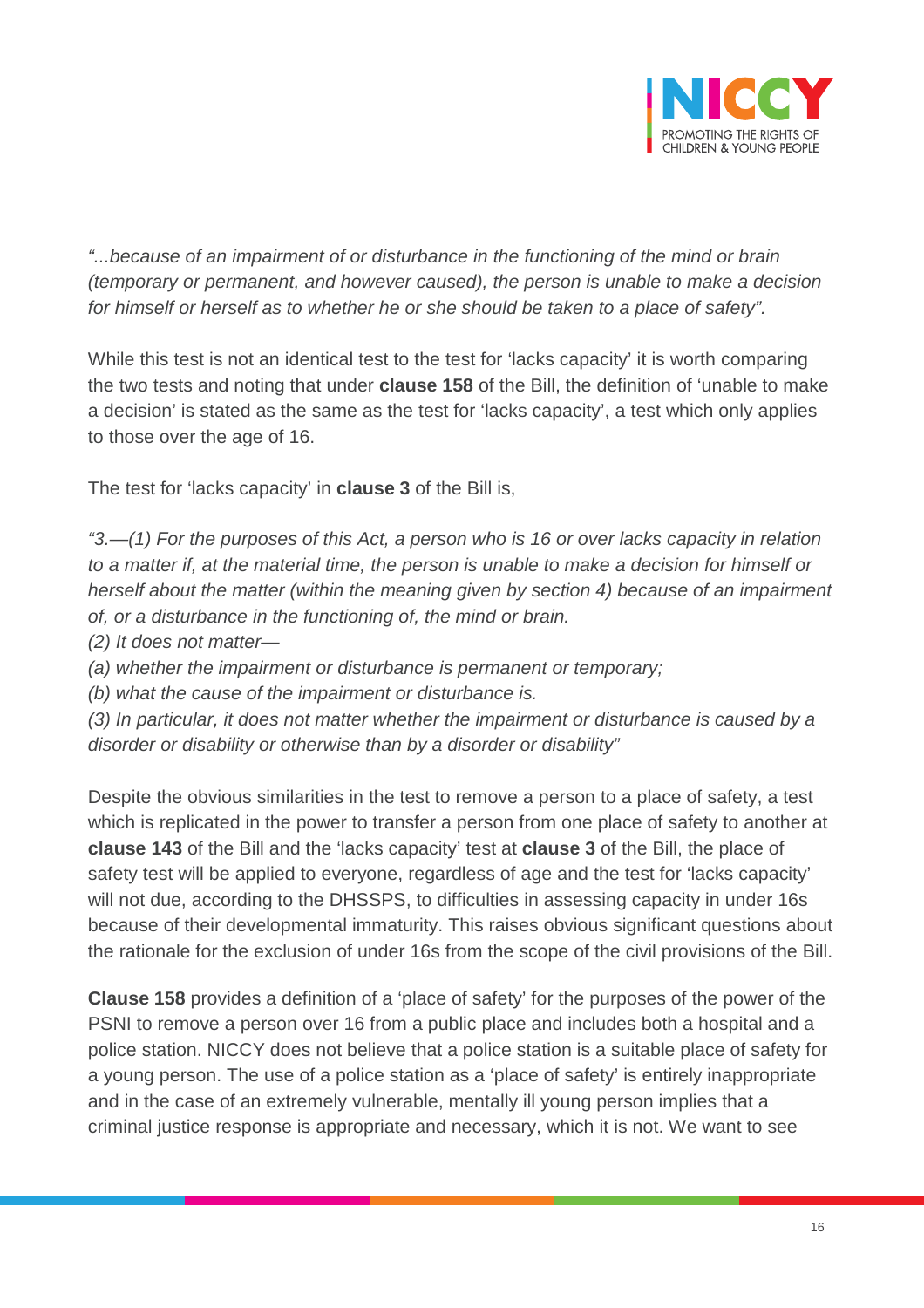

police stations being removed from the Mental Capacity Bill from the definition of a 'place of safety' for children and young people.

As this new definition and associated power will apply to all age groups, the use of the JJC as a place of safety under the Mental Health (Northern Ireland) Order [19](#page-16-0)86<sup>19</sup> will cease. This is a welcome development.

With regard to the amount of time that a young person can be detained in a 'place of safety, we welcome the reduction in the maximum amount of time a person aged over 16 can be detained in a 'place of safety' from 48 to 24 hours in the Mental Capacity Bill. This reduction to 24 hours is in line with the legislation in Scotland<sup>[20](#page-16-1)</sup> and is more in line with the UNCRC requirement under Article under Article 37(b) of the UNCRC that a deprivation of liberty should be for the shortest appropriate period of time and as recommended by the Committee on the Rights of the Child<sup>[21](#page-16-2)</sup>.

#### **9.0 Part 10 – Criminal Justice (Clauses 160 – 247)**

An extremely significant proportion of children and young people who come into contact with the criminal justice system have serious mental health needs. They are therefore a particularly vulnerable group who require additional protections and safeguards and it is vital that every effort is made to ensure they can access these where and when they are required. The approach taken by DoJ with regard to the criminal justice provisions in the Bill differs markedly from its consultation on proposals for the Mental Capacity Bill in 2014 where the Department consulted on its policy statement and stated that it did not intend to introduce stand alone criminal justice clauses, but rather to bring forward amendments to various pieces of criminal justice legislation. Therefore while NICCY welcomes the legislative changes to be taken forward through the Bill it is very disappointing that the criminal justice clauses in the Mental Capacity Bill have not been consulted upon previously in line with the Department's statutory equality obligations under section 75 of the Northern Ireland Act 1998. In addition, NICCY is concerned, given the current advanced stage of the legislative process, that significant amendments which the DoJ is intending to bring forward, including the repeal of Part III of the Mental Health (Northern Ireland) Order 1986, have not been included in the provisions of the draft Bill. This raises a

<span id="page-16-0"></span><sup>&</sup>lt;sup>19</sup> The JJC will remain a 'place of safety' for other pieces of criminal justice legislation including Article 39 of the Police and Criminal Evidence (Northern Ireland) Order 1989.

<span id="page-16-2"></span><span id="page-16-1"></span><sup>20</sup>Mental Health (Care and Treatment) (Scotland) Act 2003 <sup>21</sup> *Op cit* 11, Para 78b).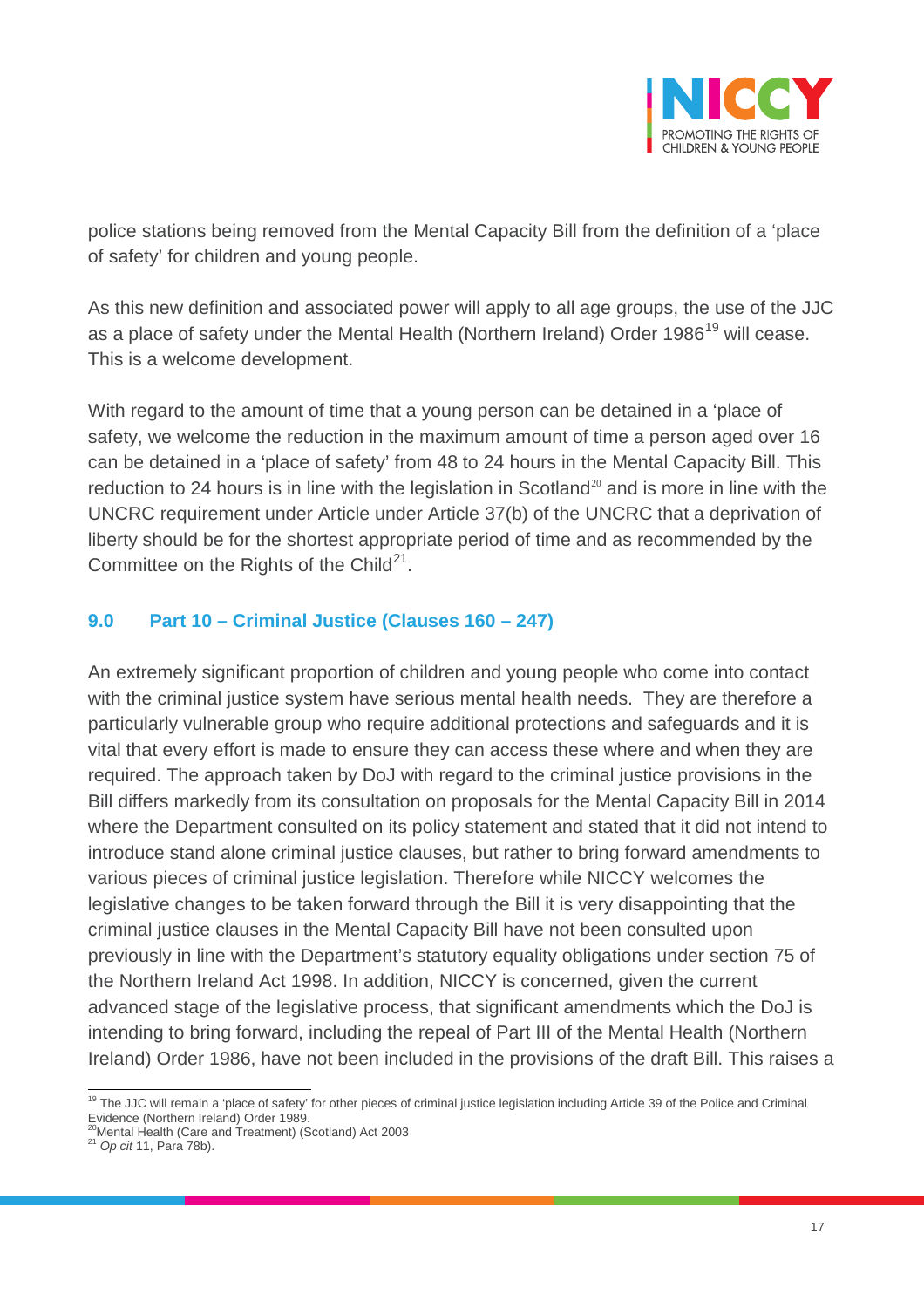

number of questions about the ability of those commenting on the current version of the draft Bill to influence its content and to have confidence in the version currently published for comment.

There are a number of general issues which exist in relation to the criminal justice provisions in the Mental Capacity Bill which cause NICCY some concern and it is unclear how these issues have been or will be addressed. As NICCY has previously highlighted to DoJ, the exclusion of under 16s from the scope of the civil provisions of the Mental Capacity Bill due, according to the DHSSPS, to difficulties in assessing capacity in under 16s because of their developmental immaturity causes confusion when one considers in Northern Ireland that a child of 10 years of age is presumed to have the capacity to commit a crime. There are also issues with regard to the operation of disposals in the criminal justice system which require a young person to admit guilt and / or give their informed consent, for example, in order to participate in youth conferences. It is extremely unclear how the issue of young people under 16 not being included in the civil provisions of the Mental Capacity Bill due to their developmental immaturity can be rationalised with the obligation, and consequent assumption of capacity, for young people aged 10 and over to admit guilt and / or give their informed consent in order to avail of certain criminal justice disposals. NICCY believes that it is vitally important that the tension between these policy positions is clarified as a matter of urgency.

There is also a related issue around the operation of two pieces of legislation - the Mental Capacity Bill and the Mental Health (Northern Ireland) Order 1986, which will apply to the care and treatment of children and young people in the criminal justice system based on their age, i.e. the civil provisions of the Bill. Since the civil provisions of the Mental Capacity Bill will only apply to young people aged 16 years and above, this may present challenges for example, for both staff and young people detained in the Juvenile Justice Centre in relation to their treatment, care and welfare. Given the potential age range of young people in the Centre, it is likely that the provisions and protections offered through the Bill will be available to some young people but not others. There will also be implications for other criminal justice agencies including the PSNI and the Youth Justice Agency who will have to operate two different systems in the care and treatment of children and young people that they come into contact with based on their age, which may not always be possible to ascertain. It will be vitally important that staff from all relevant agencies and service providers are fully trained with regard to the operation of both the Mental Capacity Bill, including running the capacity test itself and the Mental Health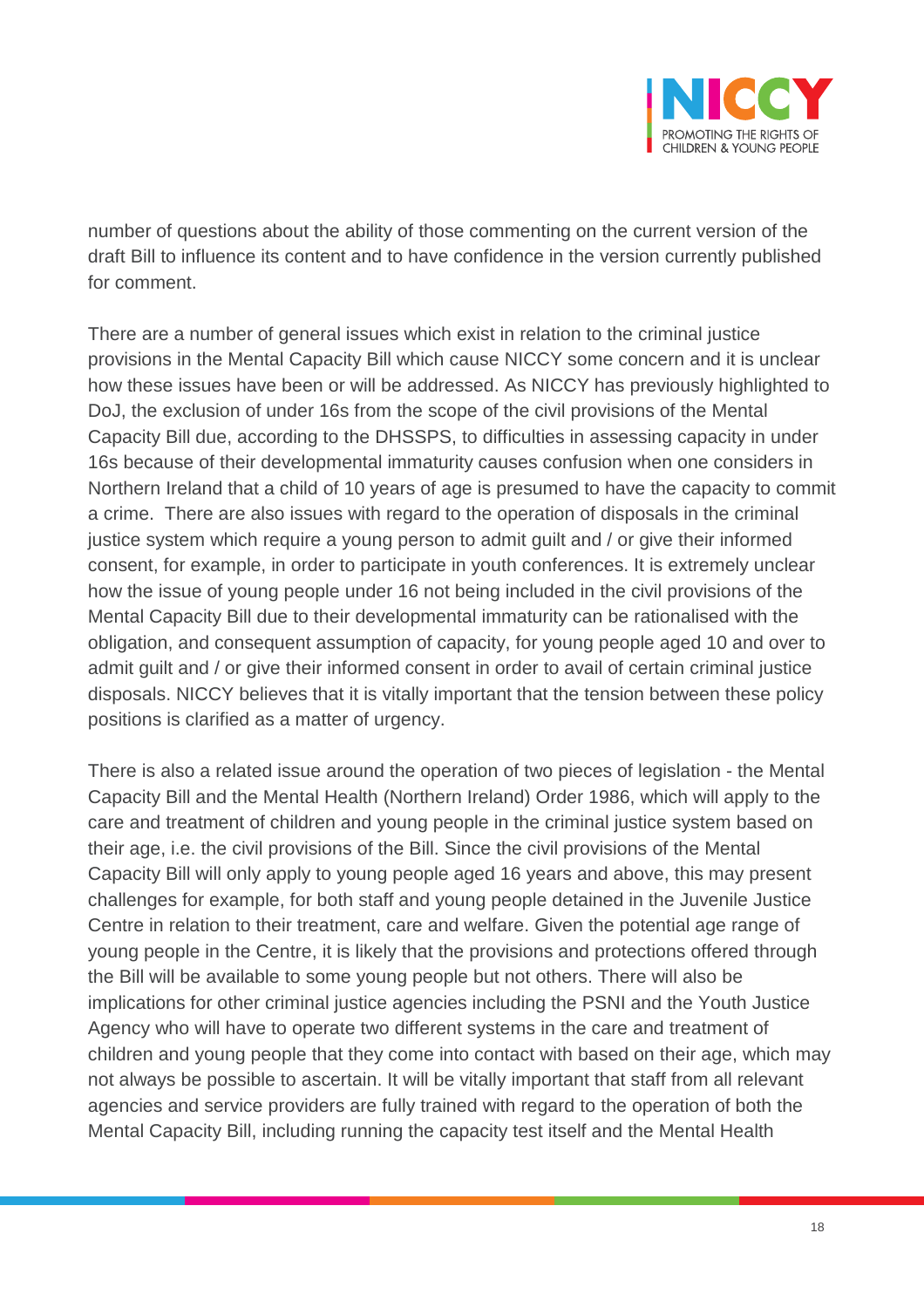

(Northern Ireland) Order 1986 as amended. There are likely to be implications for young people within the criminal justice system through the operation of two separate pieces of legislation and it is vital that appropriate and robust training and guidance is provided to all professionals working with young people within policing and the justice systems in line with Articles 4 and 42 of the UNCRC, the UN Committee's General Comment 5 and its Concluding Observations following its examination of the UK Government's compliance with its obligations under the UNCRC in October 2008.<sup>[22](#page-18-0)</sup>

The term 'mental disorder' is used on a number of occasions in the criminal justice section of the Mental Capacity Bill. NICCY recommends that the language of the entire Bill, particularly in relation to the criminal justice section of the Bill, should be urgently reviewed to ensure that it adheres to Bamford's vision to eliminate the stigma surrounding mental health issues. Words or phrases, such as 'mental disorder' should therefore be removed from the Bill.

The Mental Capacity Bill introduces a number of new court disposals relating to health care which will apply to everyone, regardless of their age. These new disposals will be available to a court when sentencing anyone, regardless of age. In practice this means that a court can make these disposals in cases involving young people of all ages if it believes they may be beneficial to the young person. However, NICCY is concerned about the lack of availability of the necessary appropriate facilities for under 18s in Northern Ireland which make the practical outworkings of the use of these disposals for young people under 18 very difficult to implement or not practically available to under 18s despite their legal availability to the court for young people of all ages.

Within the new court disposals, it is proposed that young people can be referred to an inpatient facility for treatment. However, there is no in-patient forensic treatment unit for young people under the age of 18 in Northern Ireland and as a result it is unclear where young people who require in-patient forensic treatment will be referred to. NICCY is concerned about legislative provisions being progressed which will impact on young people of all ages which cannot be used but agrees that there is a pressing need for the availability of an appropriate in-patient forensic facility in Northern Ireland for children and young people. The lack of appropriate in-patient facilities for young people under 18 in Northern Ireland is also an issue in relation to the provisions in the Bill which relate to the

<span id="page-18-0"></span><sup>22</sup> *Ibid*, Para 21.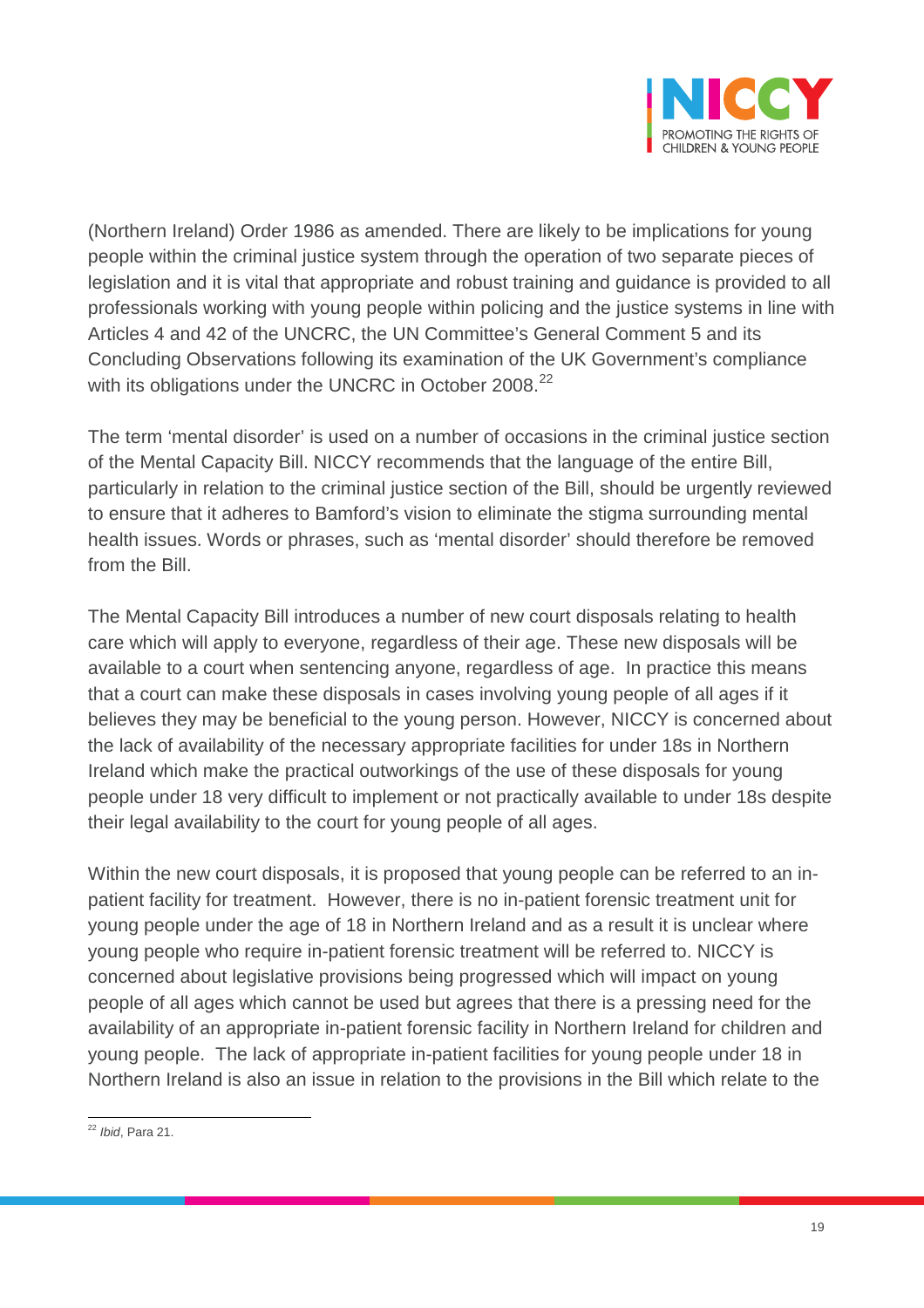

transfer of prisoners as well as the courts powers to remand an accused person to hospital for examination or treatment. In the absence of a forensic in-patient facility for under 18s in Northern Ireland NICCY is concerned that young people of all ages may be remanded for treatment or examination to an unsuitable facility. In addition, where a young person cannot be remanded to a forensic in-patient facility in Northern Ireland there is the possibility that very vulnerable, mentally-ill young people may be refused bail and remanded to the JJC in the absence of any alternative to the court. NICCY does not believe that in the case of a child this would ever be in their best interests.

All of these possible scenarios would cause NICCY significant concern in relation to the Government's compliance with its obligations under the UNCRC, particularly with regard to the best interests of the child (Article 3), the right to be protected from discrimination (Article 2), the right of a disabled child to a full and decent life (Article 23), the right to the highest attainable standards of health and health care (Article 24), the right to be detained separately from adults (Article 37c) and for the use of custody as a measure of last resort and for the shortest appropriate period of time (Article 37b) and the United Nations Convention on the Rights of Persons with Disabilities (UNCRPD), in particular the right of children with disabilities to enjoy all human rights and fundamental freedoms on an equal basis with other children (Article 7). Removal of young people for treatment outside of the jurisdiction because of a lack of an appropriate facility in Northern Ireland also causes NICCY concern with regard to compliance with the right to private and family life (Article 8) of the ECHR. It is vital that the Department provides information which outlines clearly its intended plan for the provision of in-patient forensic treatment for children and young people where such treatment is necessary.

As the Mental Capacity Bill will introduce a capacity based model for care and treatment of people aged 16 and over within the criminal justice system the courts will be required to take account of the capacity of a defendant over 16 when making certain determinations. This will mean that where a person aged over 16 who has capacity refuses a treatment based court disposal the court will have to respect this refusal even when it believes that this is the best and most appropriate option for the person in question. This will have serious implications for the operation of the courts, which currently makes treatment based disposals without having regard to the issues of capacity or consent. It will also have serious implications for the young person concerned with regard to ensuring that they are receiving the best and most beneficial disposal in their particular case. While the courts will be obliged to also consider the best interests of the young person by virtue of the principle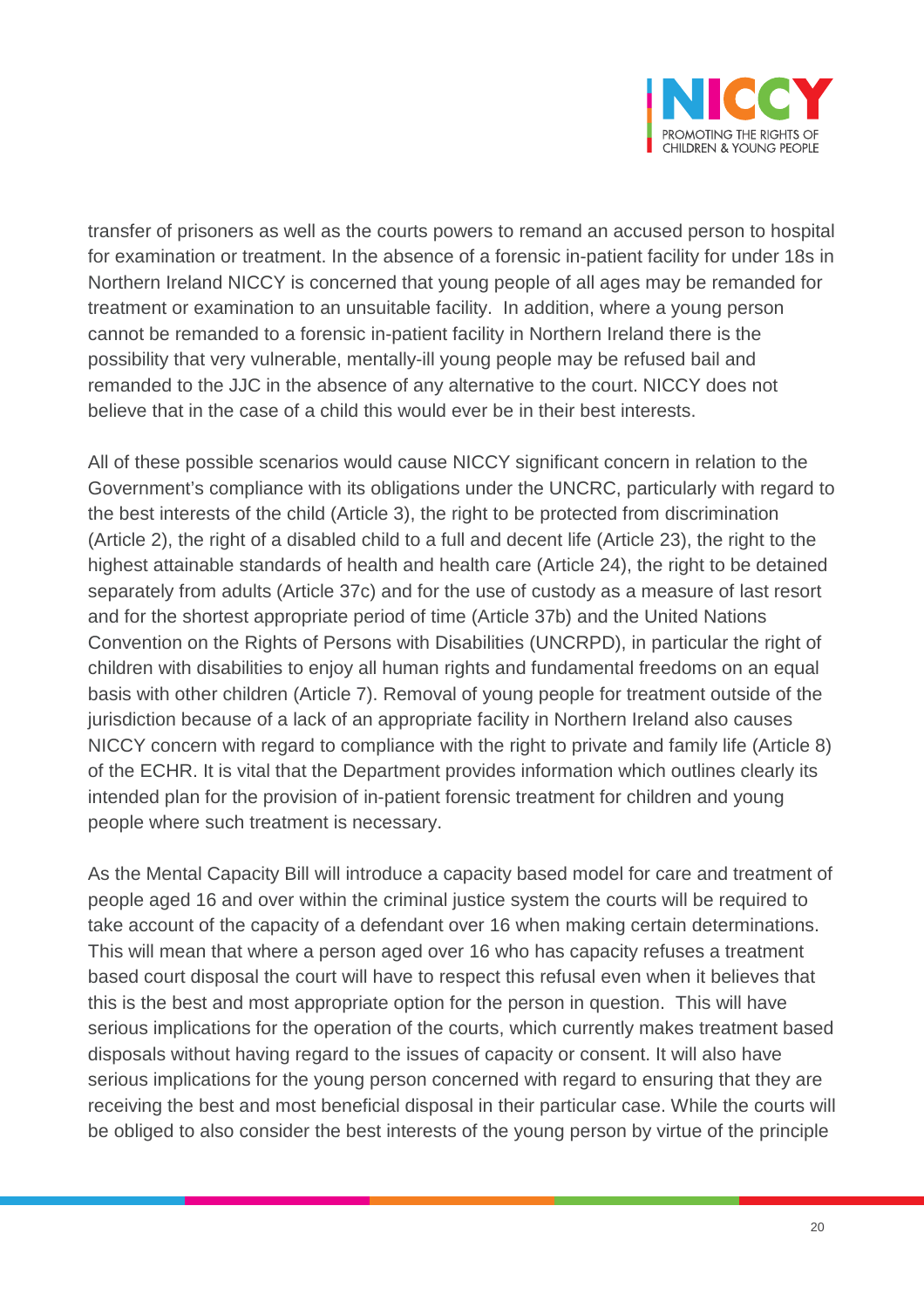

of 'best interests' in the Bill, there appears to be potential for conflict where a young person with capacity decides not to agree to a determination which the courts believe would be in their best interests. In addition, as the treatment based court disposals will be available to young people of all age groups, it is very unclear what action the court will take where an under 16 refuses a treatment based court disposal. Even if the court finds that a young person under 16 is Gillick<sup>[23](#page-20-0)</sup> competent, i.e. able to, "...make his own *decisions when he reaches a sufficient understanding and intelligence to be capable of making up his own mind on the matter requiring decision,"*[24](#page-20-1) as this only allows the competent young person to consent and not to refuse treatment. NICCY believes that further information is required as to how the issue of refusal by a young person of a treatment based court disposal will operate in practice in order to allow for fully informed comment and to address concerns such as these.

There is also a lack of clarity around the issue of unfitness to be tried as dealt with in **clauses 202 – 207** of the Bill. While the Bill as currently drafted does not extend the test of unfitness to be tried to the Youth Court to under 16s or to 16 and 17 year olds, we understand that the DoJ is awaiting the findings of the English Law Commission's review of Unfitness to Plead before making a decision on amending this area of law. It is vital that the extent of the application of the test of unfitness to be tried with regard to under 16s and 16 and 17 year olds is clarified as soon as possible as there will be a range of issues which will require consideration depending on its application.

#### **10.0 Part 12 – Children (Clauses 254 - 255)**

Part 12 of the Mental Capacity Bill relates to children. NICCY has consistently expressed concerns regarding the exclusion of under 16 year olds from the Mental Capacity Bill, because vulnerable children and young people will not be given the special consideration that they require, nor enjoy equal access to the protections and safeguards proposed for those aged 16 years and over who will come within the scope of the Mental Capacity Bill. In relation to the issue of capacity, this submission has already referenced the Bamford Review's recommendations to recognise emerging capacity in children and young people and its desire to create a comprehensive legislative framework to address issues of mental capacity and decision making rights. During its engagement with the DHSSPS, NICCY has raised the issue of emerging capacity and drawn attention to relevant articles enshrined in

<span id="page-20-0"></span><sup>&</sup>lt;sup>23</sup> Gillick v West Norfolk and Wisbech Area Health Authority, 1986 AC112.<br><sup>24</sup> Lord Scarman, *Ibid.* 

<span id="page-20-1"></span>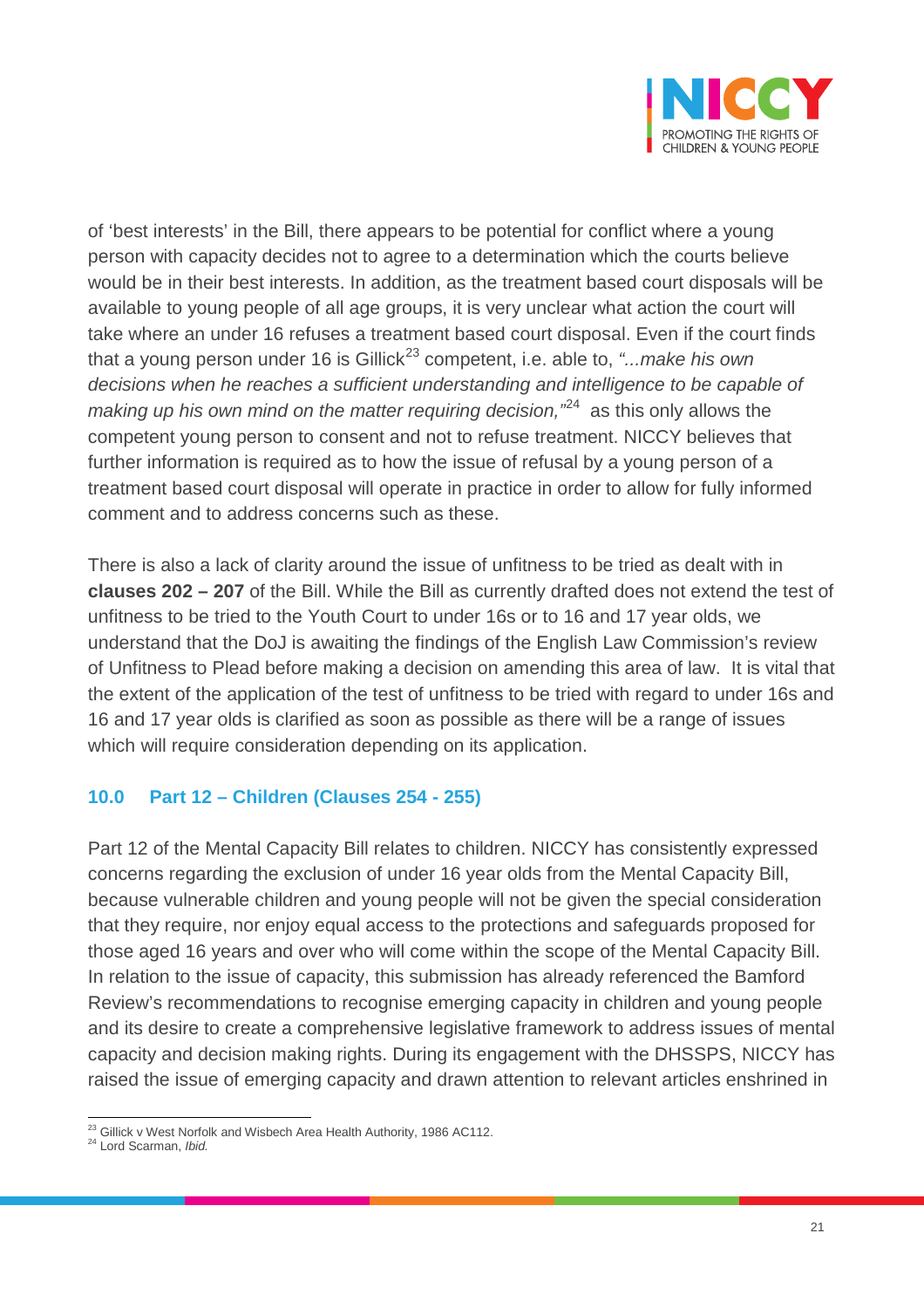

the UNCRC and the UNCRPD which recognise evolving capacity in children and their right to participate in decision-making about issues affecting them.

In making alternative provisions for young people under 16, NICCY's primary concern is that they do not experience any disadvantage and that they are able to access at least equivalent safeguards and protections as will be available to over 16s under the Mental Capacity Bill. As already highlighted, NICCY believes it is essential that vulnerable young people experiencing mental ill-health are adequately and effectively protected and provided for.

Notwithstanding these concerns, NICCY wishes to comment on the provisions for under 16 year olds who are detained for assessment or treatment. NICCY does not regard the decision to retain the Mental Health (NI) Order 1986 as acceptable. As noted earlier, the Order has been described as outdated, 'not in keeping with developments in good practice' and not compliant with human rights standards. Furthermore, NICCY believes that the proposal to revise existing legislation, which was created primarily for adults, to now include provisions for children and young people is entirely inappropriate. Ongoing engagement with the DHSSPS has served to re-emphasise the unique circumstances of under 16s and therefore it should be a priority to develop comprehensive legislation which clearly and appropriately addresses the particular needs and issues of these children and young people.

#### **10.1 In-patients under 18: duties of hospital managers**

**Clause 254** applies to young people aged over 16 but under 18 and places a duty on the managing authority of a hospital to ensure that the hospital environment is suitable having regard to the age of the young person. While it is welcome that this duty will be introduced through the Bill, NICCY believes that it does not go far enough in providing firm assurances that the practice of admitting children onto adult psychiatric wards will cease. The admission of children and young people to adult wards is an issue of serious concern which NICCY and other agencies have repeatedly highlighted over a considerable period.<sup>[25](#page-21-0)</sup> The risks to children in terms of their protection and safety and the potentially detrimental impact on their social and emotional wellbeing are significant and consequently NICCY believes it is wholly unacceptable that children are ever placed on

<span id="page-21-0"></span> $^{25}$ Baseline Assessment of the Care of Children Under 18 Admitted to Adult Wards in Northern Ireland, RQIA, December 2012; Strengthening Protection for Children and Young People when accessing goods, facilities and services, Summary Report, ECNI and NICCY, October 2013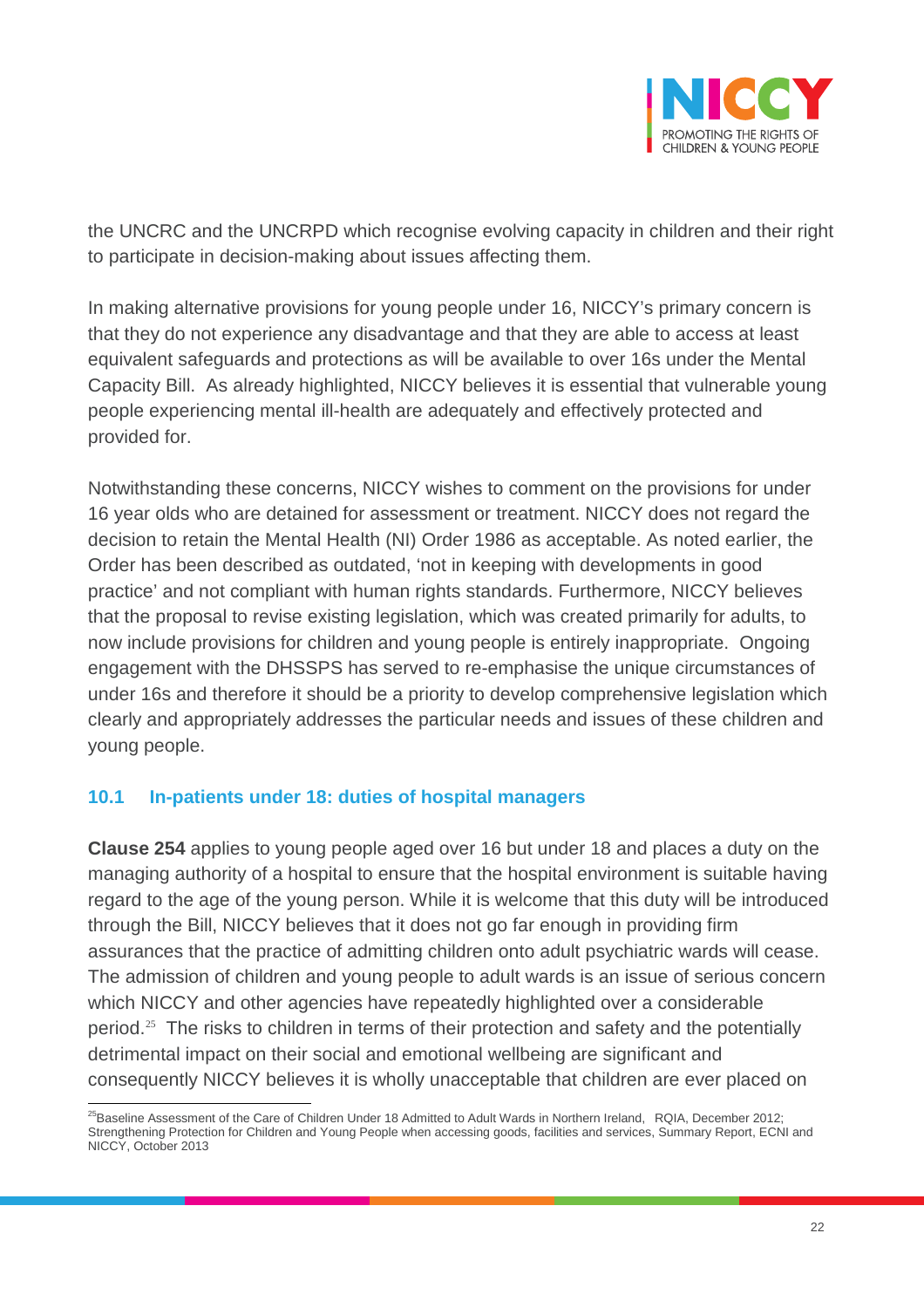

adult psychiatric wards. NICCY recommends an amendment to this clause to place an unequivocal duty on hospital managers to ensure that all children and young people under 18 will never be placed on adult psychiatric wards and will receive treatment in age appropriate and developmentally appropriate settings. NICCY believes that this stronger obligation is the only way to ensure compliance with international children's rights standards which requires that children and young people are not detained with adults (Article 37c) and have their best interests upheld (Article 3). The treatment of children on adult psychiatric wards was also raised by the United Nations Committee on the Rights of the Child in its Concluding Observations following its examination of the UK Government's compliance with its obligations under the UNCRC in 2008.<sup>[26](#page-22-0)</sup>

**Clause 255** covers the proposed amendments to the Mental Health (Northern Ireland) Oder 1986 which will apply to young people under the age of 16. Given the advanced stage of the Bill and the need to ensure that all children and young people with mental illhealth are sufficiently protected and have access to at least equivalent safeguards to those available to over 16s it is vital that a retained and amended Mental Health (Northern Ireland) Order 1986 is fit for purpose and contains robust protections.

**Clause 255** outlines the three areas which the Mental Capacity Bill aims to address with regard to children and young people under 16 in making amendments to the Mental Health (Northern Ireland) Order 1986. These are, making provisions for independent advocates for children, requiring decision makers to have the best interests of the child as the primary consideration and other amendments to the Order.

In its response to the consultation on proposals for the Mental Capacity Bill in 2014, NICCY expressed its desire to have sight of the proposed clauses which will amend the Mental Health (NI) Order 1986. It is disappointing that NICCY has not been given the opportunity to provide comment on these at an earlier stage in the legislative process.

## **10.2 Best Interests Principle**

NICCY welcomes the insertion of a best interests principle at **Schedule 8 paragraph 3A** of the Bill which must be the primary consideration when making decisions about the treatment or care of a patient under 16. This will provide a welcome and necessary additional safeguard in the Mental Health (Northern Ireland) Order 1986 for young people

<span id="page-22-0"></span><sup>26</sup> *Op cit* 11, para. 56.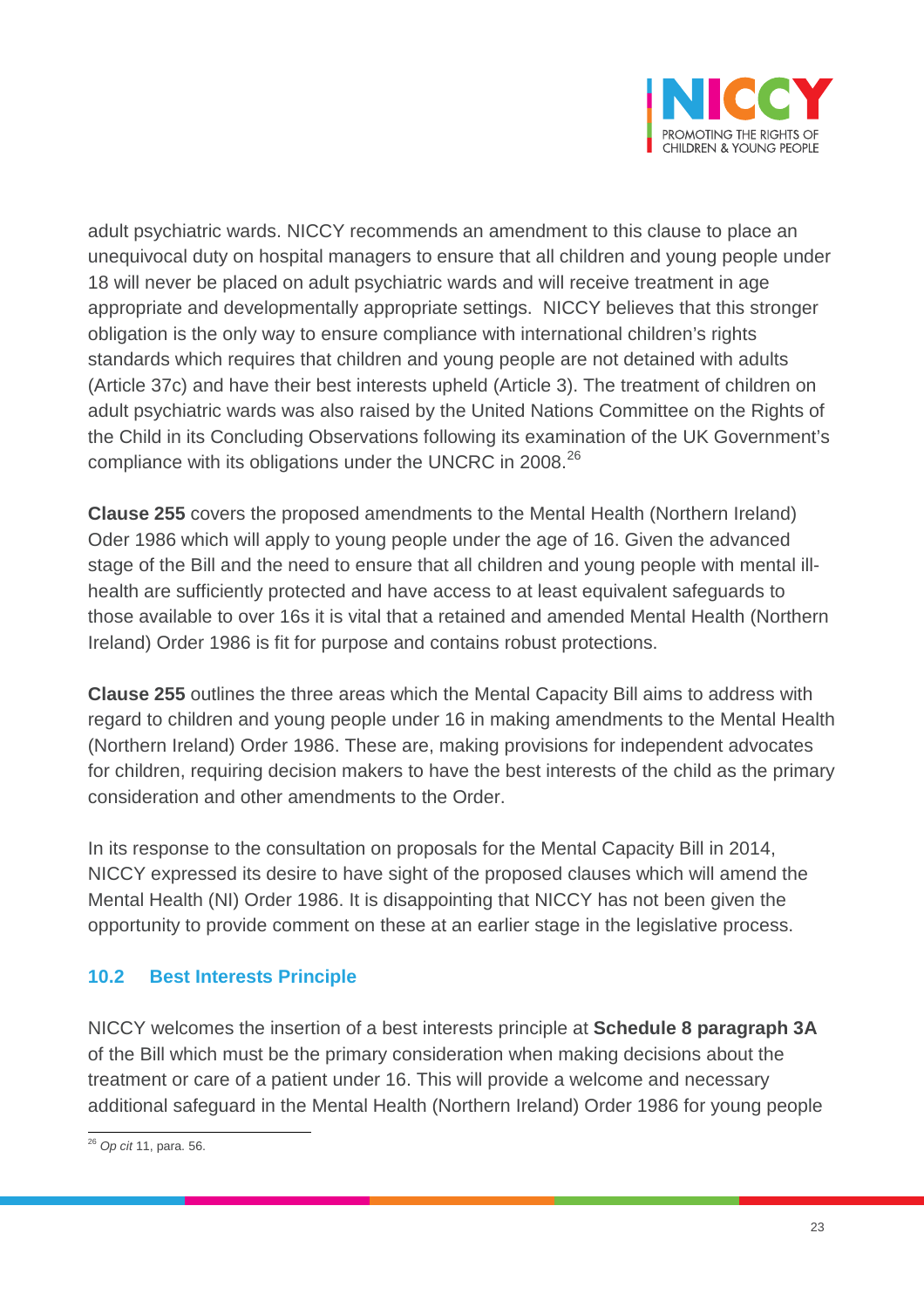

under 16 who have mental-ill health. The determination of a patient's best interests is detailed in **Schedule 8 paragraph 3B** of the Bill. This determination is very unclear and NICCY does not believe that it adequately reflects the wording of Article 3 of the UNCRC, which states that.

*"In all actions concerning children, whether undertaken by public or private social welfare institutions, courts of law, administrative authorities or legislative bodies, the best interests of the child shall be a primary consideration."*

While NICCY appreciates that in determining what is in the best interests of a young person under 16, the young person must be encouraged and helped to participate in a decision about their care and that special regard must be given to the wishes, feelings, beliefs and values of the young person **Schedule 8 paragraph 3B** does not state that the views and wishes of the young person should be taken into account in making a determination of what is in the young person's best interests. This is in marked contrast to **Schedule 8 paragraph 3B 7(a) and (b)** which state that 'relevant people' must be consulted about what would be in the best interests of the young person and that their views must be taken into account in making a determination about what is in the best interests of the young person. The UN Committee on the Rights of the Child's General Comment  $14^{27}$  $14^{27}$  $14^{27}$  provides some insight into what is meant in giving effect to the right of the child to have his or her best interests taken as a primary consideration. General Comment 14 is clear that in ensuring the best interests of the child are a primary consideration, adequate weight must be given to Article 12 of the UNCRC, the right of the child or young person to have their views heard and taken into account. The Committee is clear that Article 3 cannot be correctly applied if the requirements of Article 12 are not met.<sup>[28](#page-23-1)</sup>

It is clear from the Committee's General Comment that hearing the views of the child or young person and crucially, taking their views into account in determining what is in their best interests, are integral in giving effect to Article 3 of the UNCRC. The General Comment also outlines the obligation on State Parties to ensure appropriate arrangements, including representation, when appropriate, for the assessment of best interests.<sup>[29](#page-23-2)</sup> The General Comment is also clear that even though a child may be very young or in a vulnerable situation this does not deprive the child of the right to express

<span id="page-23-0"></span><sup>&</sup>lt;sup>27</sup> General Comment No.14 (2013) on the right of the child to have his or her best interests taken as a primary consideration' United Nations Committee on the Rights of the Child, CRC/C/GC/14, 29th May 2013<br><sup>28</sup> Ibid, para 43

<span id="page-23-2"></span><span id="page-23-1"></span><sup>28</sup> *Ibid,* para 43 <sup>29</sup> *Ibid*, para.44.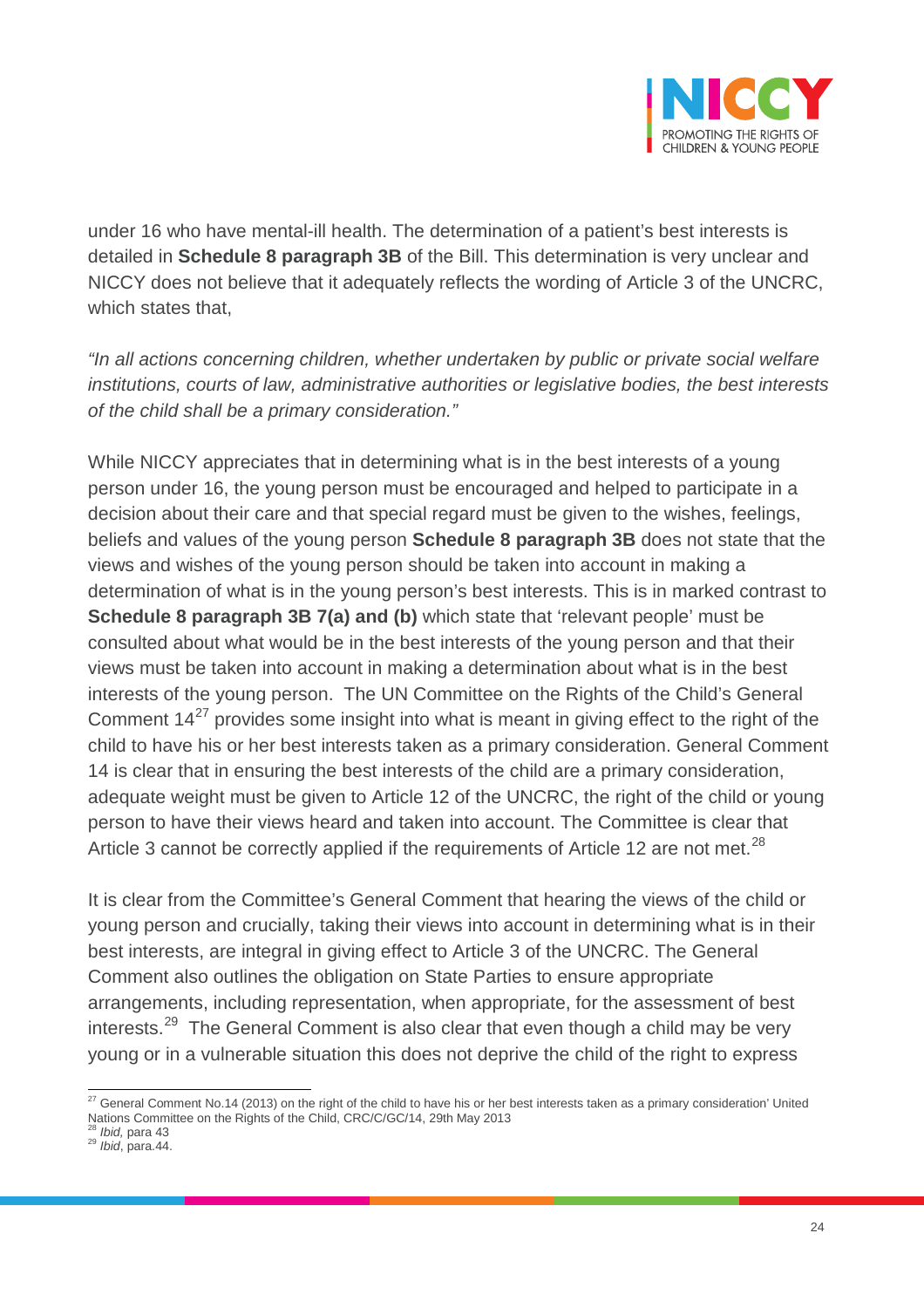

their views, nor should it reduce the weight given to the child's views in determining what is in their best interests.<sup>[30](#page-24-0)</sup> NICCY recommends an amendment should be made to the Mental Health (Northern Ireland) Order 1986 to ensure that young people are adequately facilitated to have their views heard, including through the provision of a representative to do so where appropriate and that the views expressed by a young person are taken into account and given due weight in line with the age and maturity of the child. We would therefore recommend the inclusion in the Mental Health (Northern Ireland) Order 1986 of a provision similar to that contained in **clause 5** of the Bill which contains an obligation to provide support in decision making. This would serve to facilitate and support a child or young person to participate in decision making, in line with Article 12 of the UNCRC and Article 12 (3) of the UNCRPD.

#### **10.3 Independent Advocates**

In relation to advocacy services for under 16s, the Bill contains very little information on how advocacy services will operate and what services will be available to whom in what circumstances. The advocacy provisions under **Schedule 8 paragraph 3C** are extremely vague and **Schedule 8 paragraph 3C (2)** states that,

*"An "independent advocate" means a person who has been appointed by a HSC trust, in accordance with the regulations, to be a person to whom the trust may from time to time offer instructions to represent and provide support to a patient who is under 16 in relation to matters specified in the instructions"*.

It is very difficult given the lack of detail provided in the Bill to make informed comment on advocacy for under 16s as most of the necessary information required to make an assessment of advocacy for under 16s has not been provided and appears to be being left to Regulations which the Department will make at some point in the future. It is however clear from **Schedule 8** that advocates for under 16s will be appointed by a Health and Social Care Trust and the same concerns exist as expressed above in relation to advocacy services for over 16s with regard to the real or perceived independence of the advocates, their ability to challenge decisions made by Trusts as well as the impact their employment by the Trust will have on the level of confidence young people have in the service and their resultant willingness to avail of it. Again, this will significantly undermine

<span id="page-24-0"></span><sup>30</sup> *Ibid*, para.54.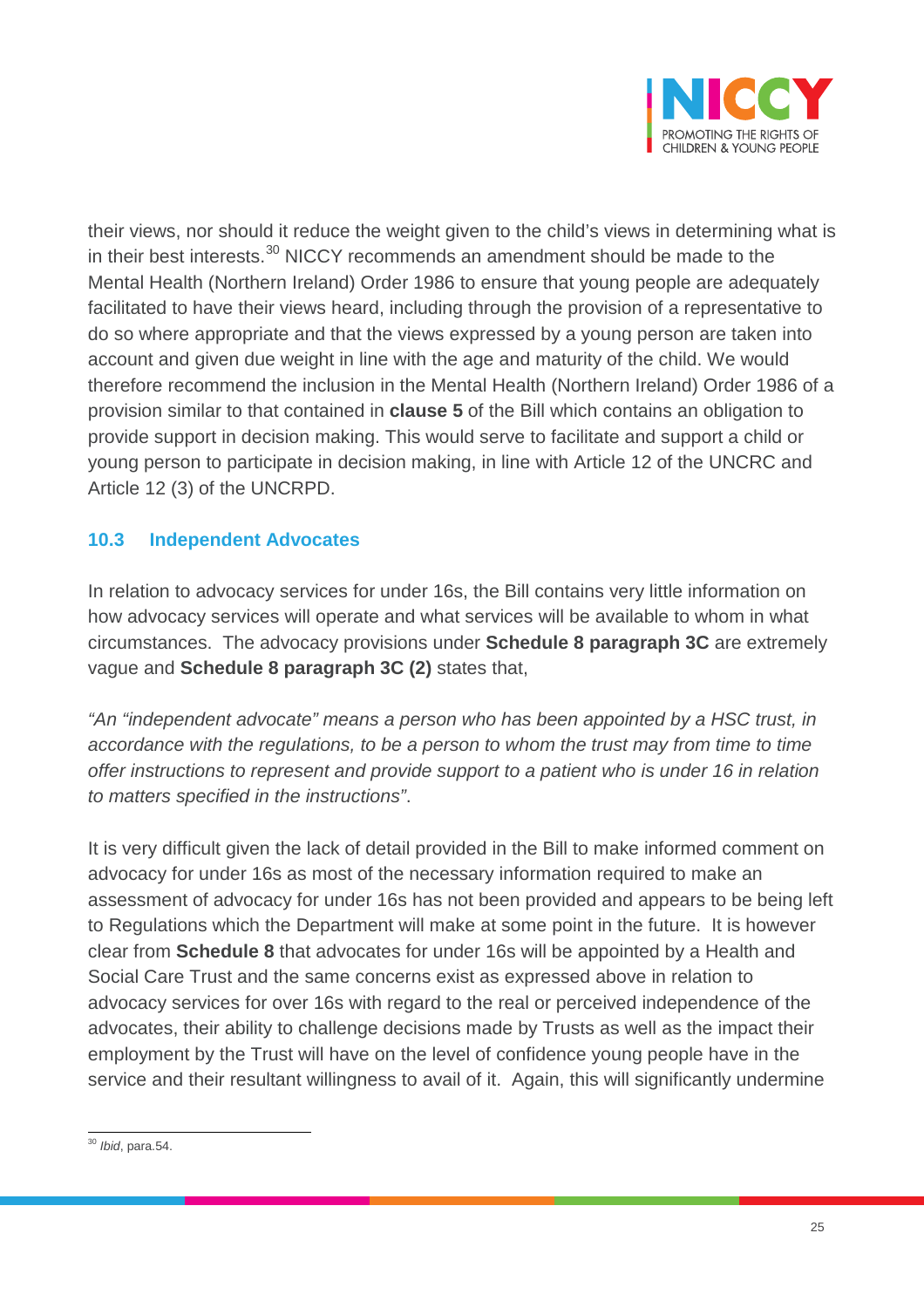

the strength of this vital safeguard for some of our most vulnerable children and young people.

Given the lack of detail regarding advocacy services for under 16s in the Bill it is unclear whether the same issues will exist with regard to advocacy services for under 16s as for over 16s with regard to the circumstances where advocacy will be made available, the procedures for the appointment and reappointment of an advocate, the circumstances for the instruction of engagement in and disengagement from advocacy services as well as the issue of continuation of advocacy services. It is also unclear whether advocacy services will be available to under 16s in the community and/or upon discharge from hospital and whether under 16s will be able to access an advocate of their choosing.

One welcome development is that it does appear in limited circumstances that advocacy services may be available to under 16s who are voluntary patients as well as detained. This is important as NICCY believes that it is vital that all children have access to the maximum protections and safeguards as possible, regardless of them being voluntary or detained patients. What is disappointing however is the lack of clarity around the purpose, circumstances and processes which relate to advocacy services for under 16s which make it difficult to ascertain whether the provision of advocacy services will be fit for purpose and will provide as robust a safeguard as was intended by Bamford and is necessary for children under 16 with mental ill health. It is vital that advocacy services for all children and young people are as comprehensive as possible and that independent advocacy is provided to children and young people in the community where detention is being considered in order to facilitate the child to express their views as per Article 12 of the UNCRC and in some circumstances to circumvent the need for detention to occur, as well as upon discharge from hospital. This should ensure that young people have their right to express their views upheld and also to provide support for children in the community, thus contributing positively to their successful rehabilitation in a community setting.

Advocacy for children and young people is a specialist area and any independent advocates working with children and young people with mental ill-health should be equipped with the necessary skills and expertise and have undergone appropriate training in advocacy approaches, child protection procedures and the UNCRC and children's rights. It will be important that advocates have received quality, accredited training in line with Articles 4 and 42 of the UNCRC, the UN Committee's General Comment 5 and its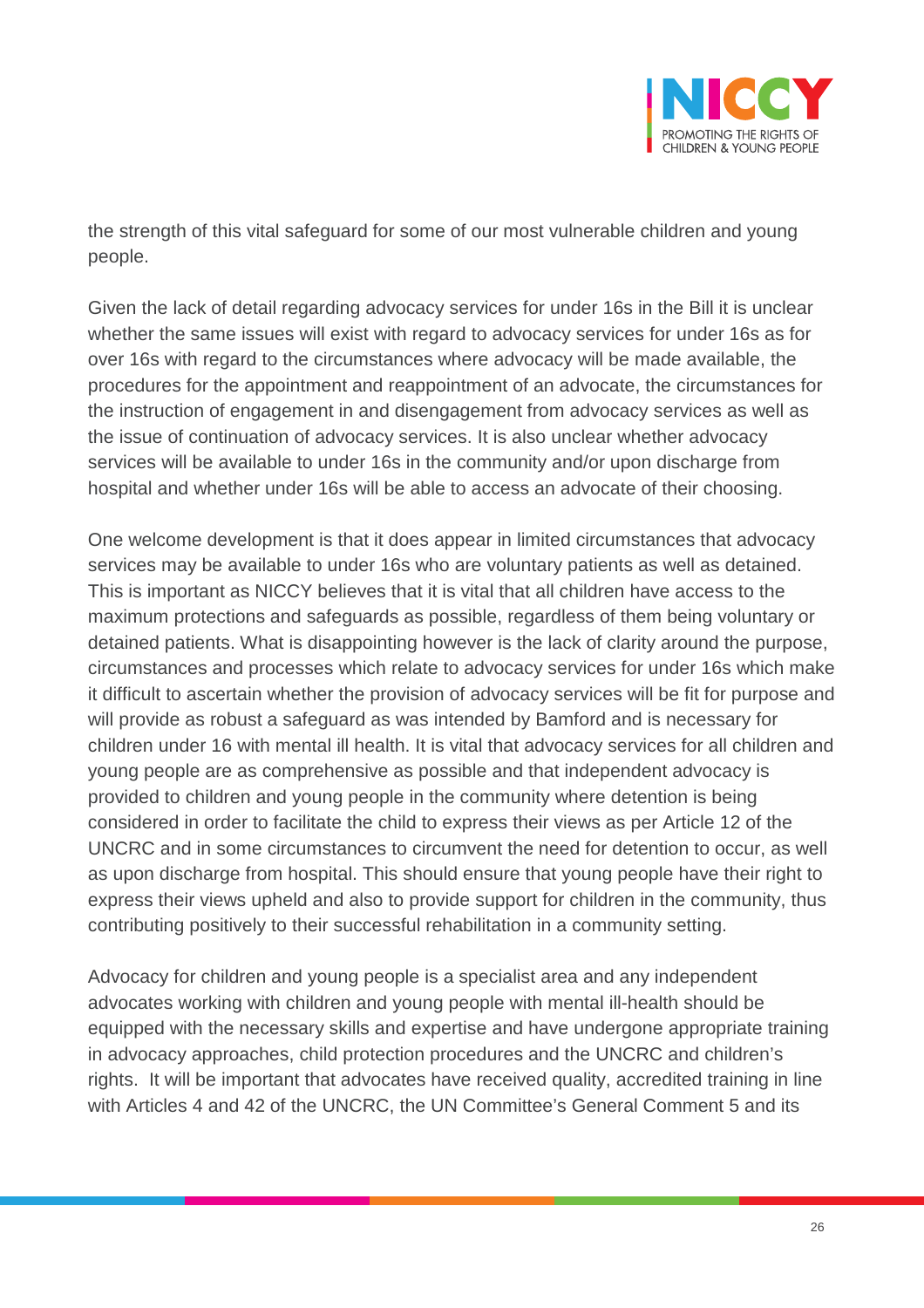

Concluding Observations following its examination of the UK Government's compliance with its obligations under the UNCRC in October 2008.<sup>[31](#page-26-0)</sup>

#### **10.4 Electroconvulsive Therapy**

**Schedule 8 paragraph 63B** inserts a requirement for consent and a second opinion for electroconvulsive therapy (ECT) for under 16s who are detained in hospital. NICCY understands that ECT is rarely administered to young people. An additional safeguard in the form of the consent requirement is welcome, however NICCY has serious concerns about the use of ECT on young people in any circumstances, given the associated health risks and significant ethical issues.

## **10.5 Nearest Relative Provisions**

**Schedule 8 paragraph 3D** amends the nearest relative provisions of the Mental Health (Northern Ireland) Order 1986 for children under 16. NICCY has concerns that the proposed amendments to the nearest relative provisions of the Mental Health (Northern Ireland) Order 1986 will not ensure compliance with the ECHR and given the importance of the role of the nearest relative we recommend additional amendments being made which would provide greater protections for under 16s with regard to their nearest relative.

While we are encouraged to note the proposed amendment to the Mental Health (Northern Ireland) Order 1986 which will add the patient to the list of persons with a right to apply to the County Court for displacement of their nearest relative and the insertion of a new ground of, 'not a suitable person to act' as a nearest relative for the purposes of displacement we would be supportive of further amendments being made which would allow applications for displacement to be made to the Mental Health Review Tribunal as opposed to the County Court. This would be more a more cost effective and expedient process which is in line with the rights afforded to over 16s under the Mental Capacity Bill. We would also want to see under 16s being afforded the right to choose their nearest relative who is not on the statutory list under Article 32 of the Mental Health (Northern Ireland) Order 1986 and under 16s being afforded the right to choose a suitable nearest relative from the list, regardless of the order they come on the list. This would be in line with Article 8 of the ECHR, the right to private and family life, Article 5 of the UNCRC,

<span id="page-26-0"></span><sup>31</sup> *Op cit* 11, Para 21.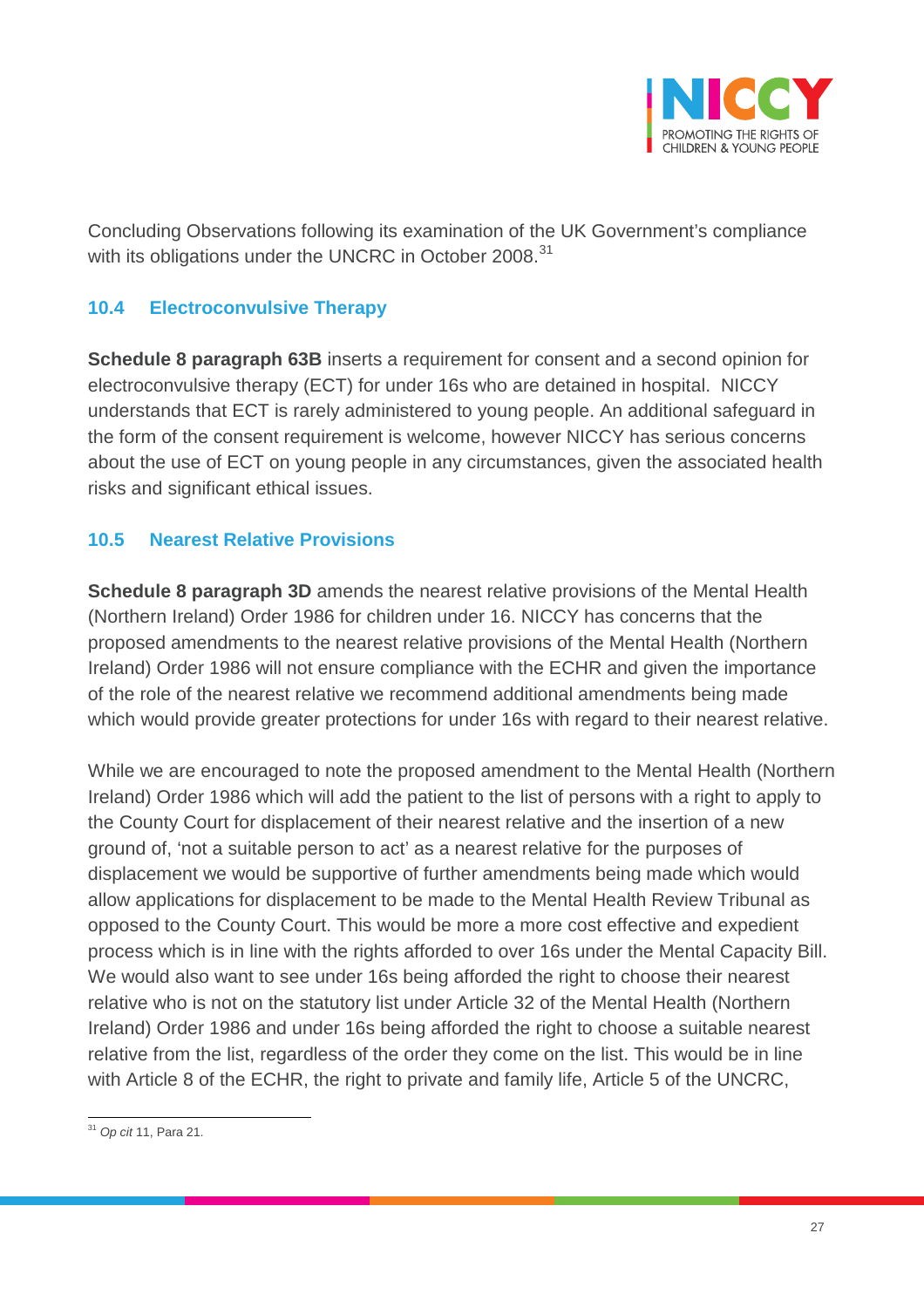

which introduces the concept of the evolving capacity of children and Article 12 of the UNCRC which places an obligation on the Government to ensure respect for the views of the child and the meaningful involvement of the child in decisions which impact on their lives. Currently, mature minors who are under 16 and who are deemed to be 'Gillick competent<sup>[32](#page-27-0)</sup> can and do have a say in their medical treatment without the consent of their parents.

NICCY also believes that additional amendments should be made to the Mental Health (Northern Ireland Order) 1986 which will allow under 16s who are in the care of the state, i.e. children who are 'looked after' or detained in the JJC, which will allow them to displace the state. For example, a young person should be permitted to displace the Director of the JJC or the relevant Health and Social Care Trust as their nearest relative and choose a more suitable nearest relative if they wish to do so. These young people are particularly vulnerable and given the importance of the role of the nearest relative as a significant safeguard for children who are detained under the Mental Health (Northern Ireland) Order 1986 it is particularly important that the child is happy with the person who is acting as his/her nearest relative.

In the event of an application for displacement of the nearest relative being made by a child the suitability of the nearest relative will ultimately be determined by the County Court, in the absence of an amendment being made to the Mental Health (Northern Ireland) Order 1986 which would allow applications to be made to the Mental Health Review Tribunal as discussed above. NICCY believes that this process will ensure adequate oversight of the suitability of the nearest relative.

#### **10.6 Inpatients under 16: duties of hospital managers.**

**Schedule 8 paragraph 3D** places a duty on hospital managers in respect of age appropriate accommodation for young people under 16 to ensure that the hospital environment is suitable having regard to the age of the young person. This is very similar to the duty contained at **clause 254** of the Bill which places a duty on hospital managers in respect of age appropriate accommodation for young people aged 16 and 17 year olds as discussed at page 22 above. While it is welcome that this duty will be introduced through the Bill, NICCY has the same concerns as those expressed above regarding young people aged 16 and 17. NICCY does not believe that the duty as currently drafted goes far

<span id="page-27-0"></span><sup>32</sup> *Op cit* 23.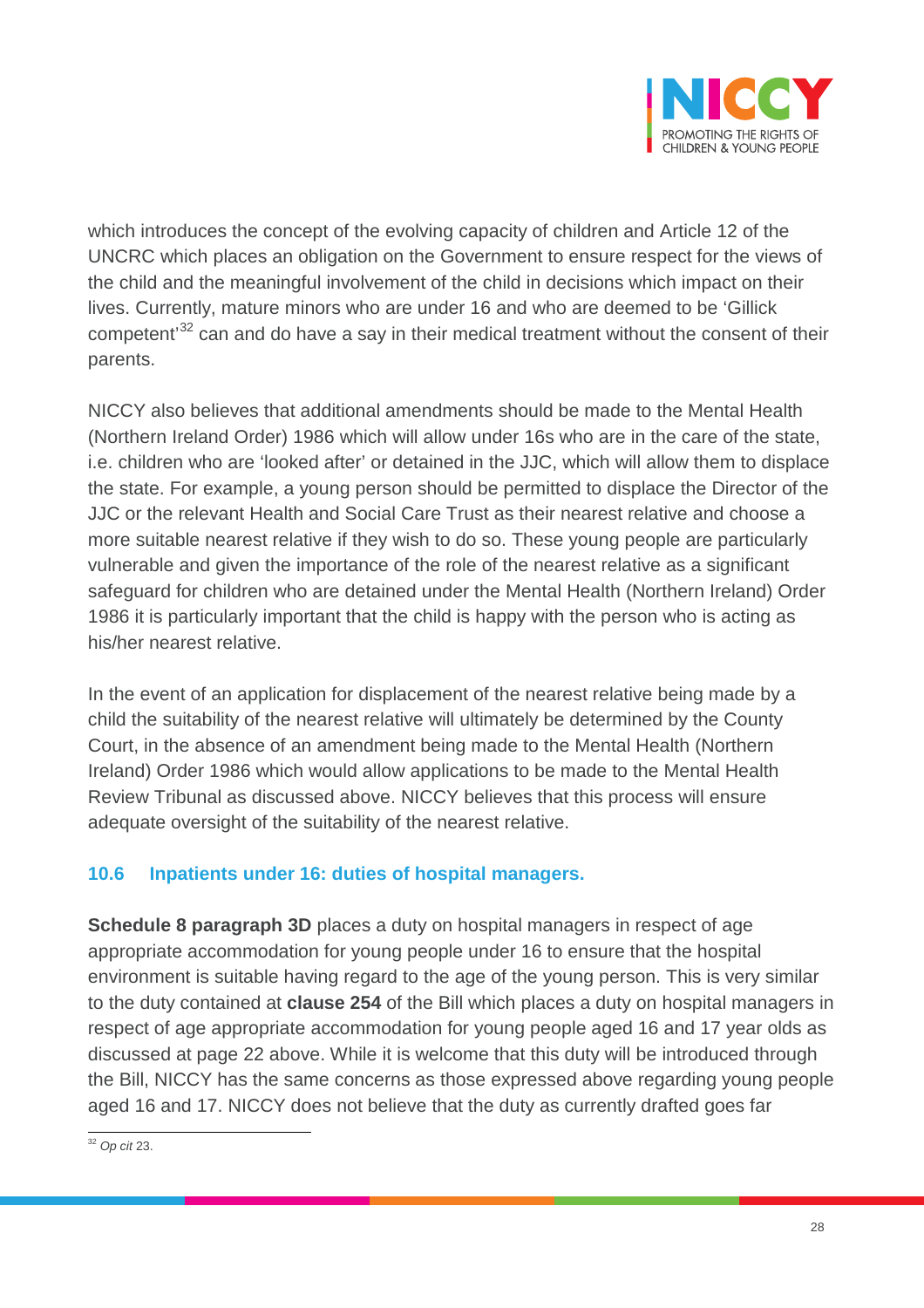

enough in providing firm assurances that the practice of admitting children onto adult psychiatric wards will cease. This concern is heightened when one considers the level of vulnerability of young people under 16 who are receiving care and treatment for mental illhealth in a hospital environment. The admission of children and young people to adult wards is an issue of serious concern which NICCY and other agencies have repeatedly highlighted over a considerable period. $33$  The risks to children in terms of their protection and safety and the potentially detrimental impact on their social and emotional wellbeing are significant and consequently NICCY believes it is wholly unacceptable that children are ever placed on adult psychiatric wards. NICCY wants to see an amendment to this clause to place an unequivocal duty on hospital managers to ensure that all children and young people under 16 will never be placed on adult psychiatric wards in order to guarantee that all children receive treatment in age and developmentally appropriate settings. NICCY believes that this stronger obligation is the only way to ensure compliance with international children's rights standards which requires that children and young people are not detained with adults (Article 37c) and have their best interests upheld (Article 3). The treatment of children on adult psychiatric wards was also raised by the United Nations Committee on the Rights of the Child in its Concluding Observations following its examination of the UK Government's compliance with its obligations under the UNCRC in 2008.[34](#page-28-1)

## **11.0 Other amendments required to the Mental Health (Northern Ireland) Order 1986**

## **11.1 Extension of the Disregard Provision in Article 10 of the Mental Health (Northern Ireland) Order 1986 to include Periods of Detention for Treatment**

In its response to the consultation on proposals for the Mental Capacity Bill in 2014, NICCY warmly welcomed the DHSSPS's stated intention to extend the disregard provision in Article 10 of the Mental Health (Northern Ireland) Order 1986 to include periods of detention for treatment for young people under 16. Due to the extremely detrimental impact the obligation to declare periods of detention for treatment for a mental illness has on children and young people with regard, for example, to employment, travel and insurance NICCY had recommended that the disregard provision be extended further to include all children under the age of 18 and apply retrospectively to all periods of detention

<span id="page-28-1"></span><span id="page-28-0"></span>*<sup>33</sup> Op cit* 25. <sup>34</sup> *Op cit* 11, para. 56.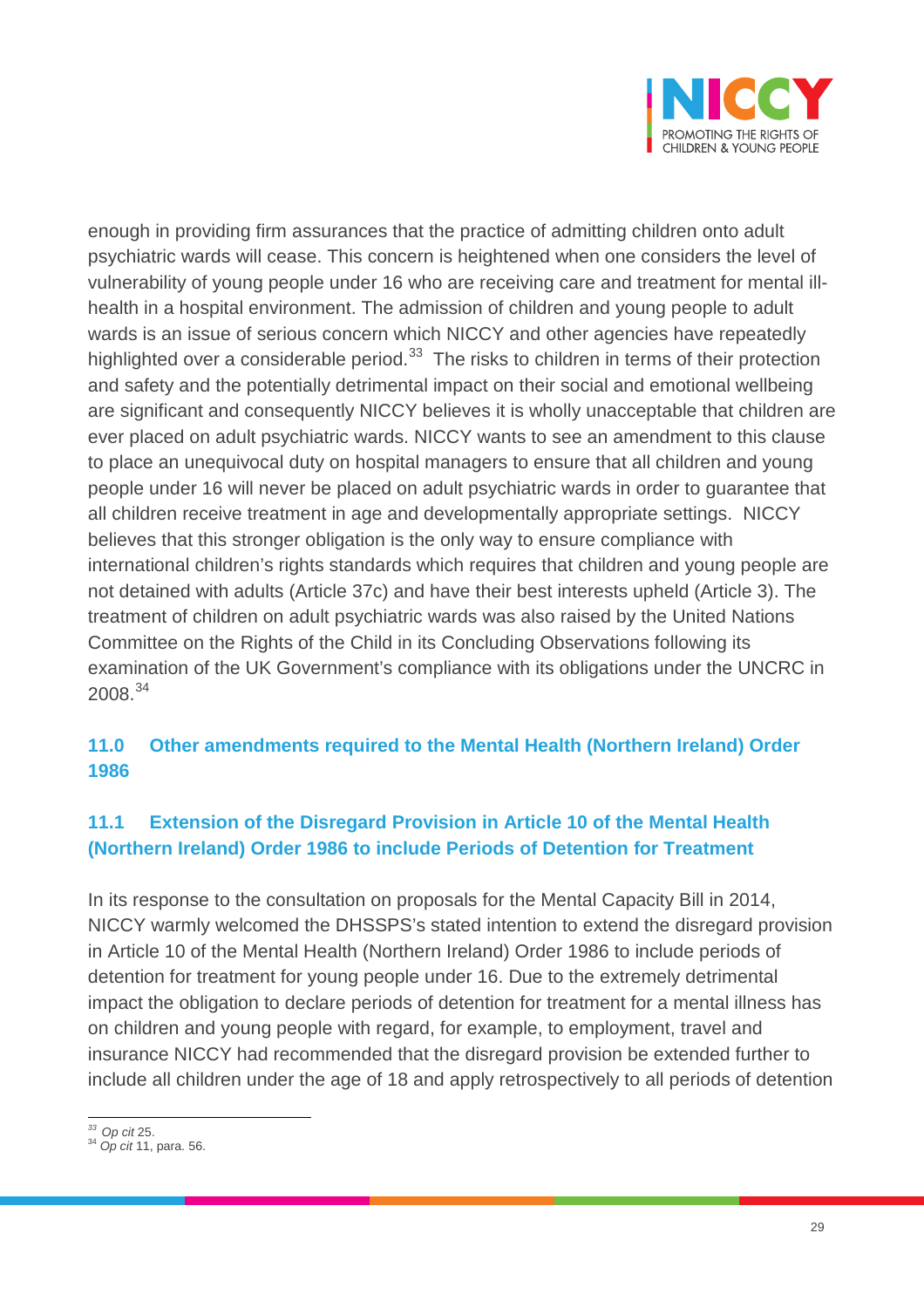

for treatment in childhood. It is extremely disappointing that despite the Department's stated intention to extend the disregard provision in Article 10 of the Mental Health (Northern Ireland) Order 1986 this extension of the disregard provision for children and young people of any age is not included in **Schedule 8** of the Bill.

The obligation to declare periods of detention for treatment for a mental illness has a significant adverse impact on children and young people in terms of their life chances and ability to access opportunities in the same way as children and young people who have never been detained for treatment for a mental illness. NICCY believes that it is vital that the stigmatising impact of the obligation to declare periods of detention for treatment for a mental illness is negated through the extension of the disregard provision to all children and young people under 18 and that this should apply retrospectively to everyone detained for treatment of a mental illness in childhood.

It is unclear why the extension of the disregard provision in Article 10 of the Mental Health (Northern Ireland) Order 1986 has not been included in the Bill however NICCY understands that the DHSSPS is currently seeking legal advice regarding the legislative competence of the Northern Assembly in relation to some of the pieces of legislation this provision will impact upon. Pending the outcome of this advice, NICCY would urge the DHSSPS to extend the disregard provision to include periods of detention for treatment for all children and young people under 18 and to apply this retrospectively to everyone detained for treatment of a mental illness in childhood. NICCY believes that this is a vital safeguard to ensure that everyone who has been detained for treatment for a mental illness in childhood is not discriminated against and is able to access the full range of lifetime opportunities and chances as all other children.

#### **11.2 Access to Education**

In its consultation on proposals for the Mental Capacity Bill in 2014, the DHSSPS stated that it was considering access to educational provision for children and young people. It is extremely disappointing that neither the Mental Capacity Bill nor the amendments to the Mental Health (Northern Ireland) Order 1986 contain any education clauses for children and young people. NICCY recommends that amendments are made to both pieces of legislation to contain strong education provisions that oblige the Department to ensure that children and young people have equal access to the same educational provision as their peers who are educated in schools, colleges or elsewhere. The Bamford Review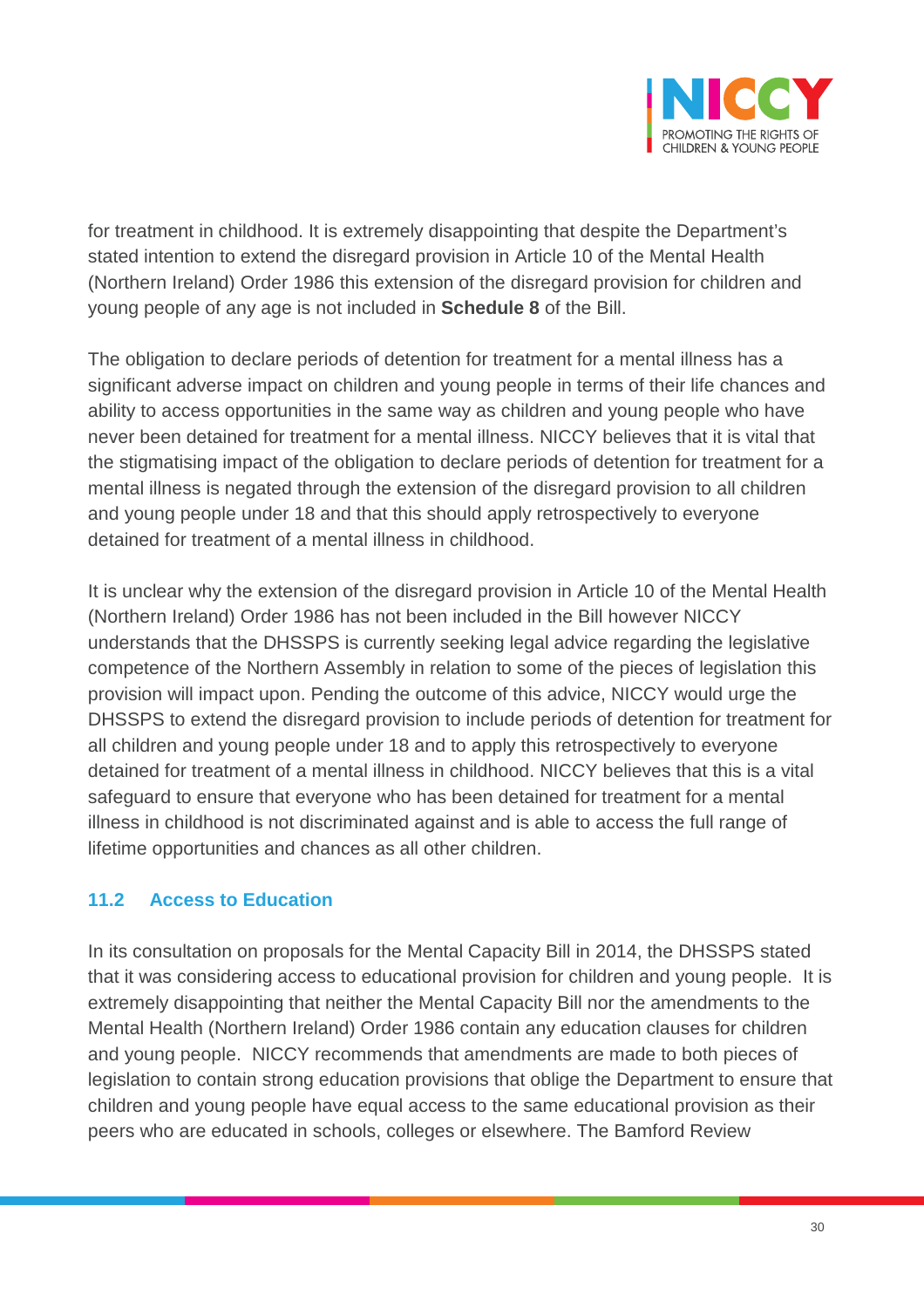

highlighted the right of children to, *"...have access to a practical and effective education"*[35](#page-30-0) while Article 2 of the UNCRC recognises the right of the child to be protected for all forms of discrimination, Article 23 recognises the right of disabled children to a full and decent life including access to education, Articles 28 and 29 of the UNCRC, Protocol 1, Article 2 of the ECHR and Article 24 of the UNCRPD recognise the right of children/persons to an effective education.

In addition, particular account should be taken of children and young people who may have special educational needs and require additional provision. Again the Bamford Review commented that,

*"...particular attention needs to be paid to ensuring that children and young people with mental health difficulties or a learning disability who present challenges to educational services because of the severity or complexity of their disability enjoy equal access to education".*[36](#page-30-1)

The legislation should also ensure that on discharge from hospital, children and young people are adequately and fully supported in returning or transferring to their school or place of education and all relevant documentation, including statements of special needs, should be effectively communicated to the appropriate education authorities including Education and Library Boards, in order to ensure their transition to the community setting is as smooth as possible.

## **11.3 Further Amendments**

Other areas where NICCY recommends that amendments are made to the Mental Health (Northern Ireland Order) 1986 include -

*Stigmatising Language -* The language of the Mental Health (Northern Ireland Order) 1986 should be carefully reviewed to ensure that it adheres to Bamford's vision to eliminate the stigma surrounding mental health issues.

*Mental Health Review Tribunal* - In terms of provisions concerning the Mental Health Review Tribunal, (Articles 71-74 of the Mental Health (Northern Ireland Order) 1986),

<span id="page-30-0"></span><sup>&</sup>lt;sup>35</sup> Pg. 21, Human Rights and Equality of Opportunity – The Bamford Review, October 2006.<br><sup>36</sup> *Ibid* 

<span id="page-30-1"></span>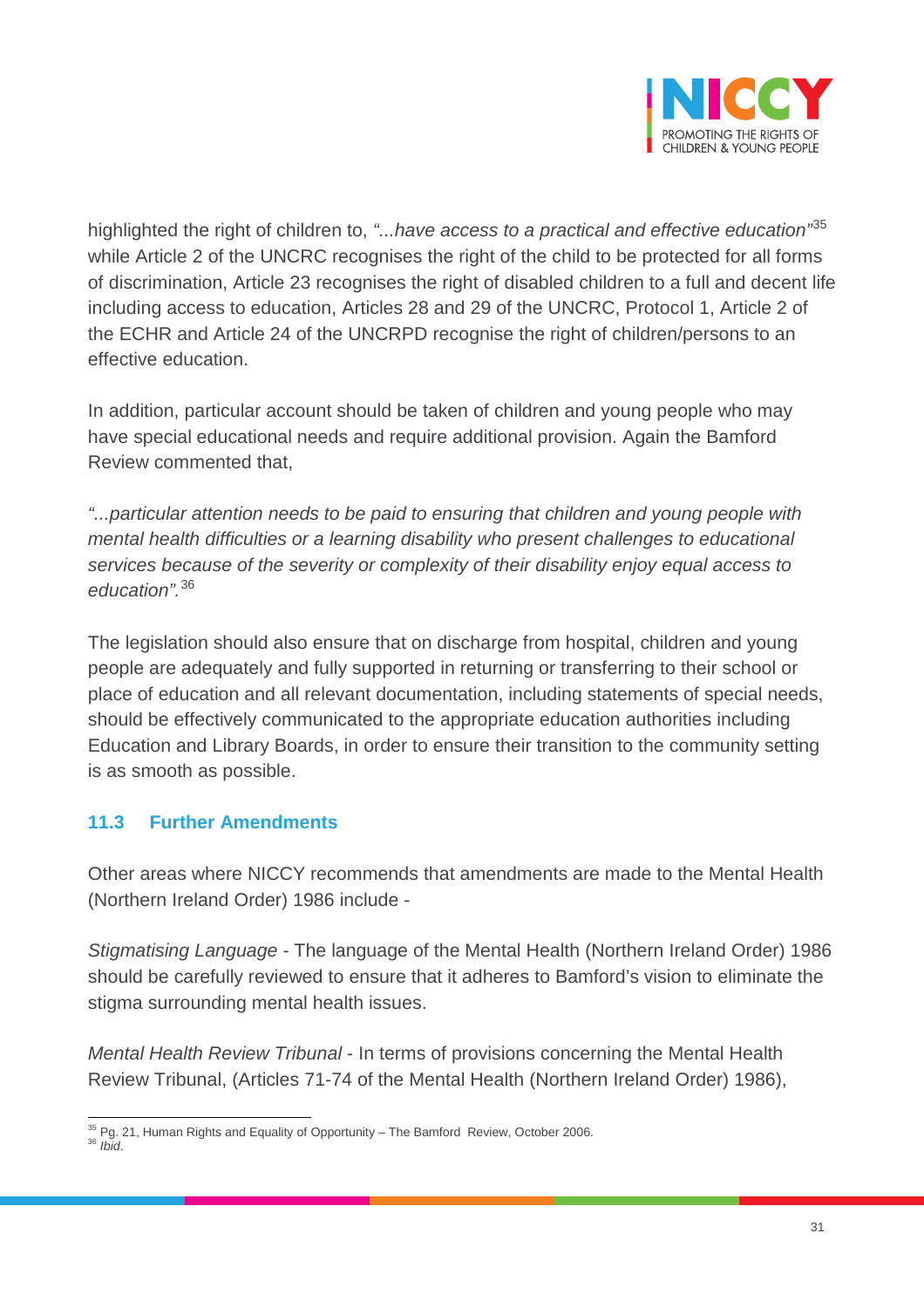

children and young people under 16 can currently only apply to the Mental Health Review Tribunal once every 6 months for a review of their detention. Given the seriousness of the issue of the detention of a child, NICCY wants to see this restriction being removed and the inclusion of a provision to allow for multiple applications to be made, if necessary, with the leave of the Mental Health Review Tribunal.

*The offence of ill treatment or neglect of those who lack capacity -* Article 121 relates to the offence of ill treatment of patients. This needs to be amended to mirror the offence of ill treatment or neglect of those who lack capacity in the Mental Capacity Bill.

*Equivalent Safeguards and Protections -* The legislation should include a list of safeguards and protections which are at least equivalent to those which young people over 16s will be able to access under the Mental Capacity Bill. These include a statutory recognition of the views of carers and restraint safeguards and should be available to both voluntary and detained patients.

#### **12.0 Part 13 – Offences (Clauses 256 – 262)**

**Clauses 256 – 262** of the Bill makes provision for the introduction of range of new offences, including at **clause 256**, a new offence' of ill treatment or wilful neglect which will apply to anyone caring for a person who lacks capacity or is believed to lack capacity, in relation to all or any matters concerning their care. Although this was not previously the case, NICCY has now been assured by the DHSSPS that this offence will apply to everyone, regardless of age. $37$  This is extremely welcome as it is vital that this new criminal offence provides equal protection to those under the age of 16 as well as to those aged 16 and over, however it is unclear from the Bill how the DHSSPS intends to establish a lack of capacity in under 16s as the capacity test in the Bill does not apply to this age group. We have been informed by the DHSSPS that as, 'lack of capacity' is not defined in the Bill for under 16s, the establishment of a lack of capacity in this age group will be determined in accordance with the common law and further guidance in a Code of Practice.[38](#page-31-1) **While the assessment of a lack of capacity in under 16s on a case by case basis is welcome it also raises significant questions about the rationale for the exclusion of under 16s from the scope of the civil provisions of the Mental Capacity Bill. It appears that for the purposes of this offence under the Bill, capacity in under** 

<span id="page-31-0"></span> $37$  Correspondence between DHSSPS and NICCY staff,  $28<sup>th</sup>$  and  $30<sup>th</sup>$  July 2015.

<span id="page-31-1"></span><sup>38</sup> Correspondence from DHSSPS to NICCY, 30<sup>th</sup> July 2015.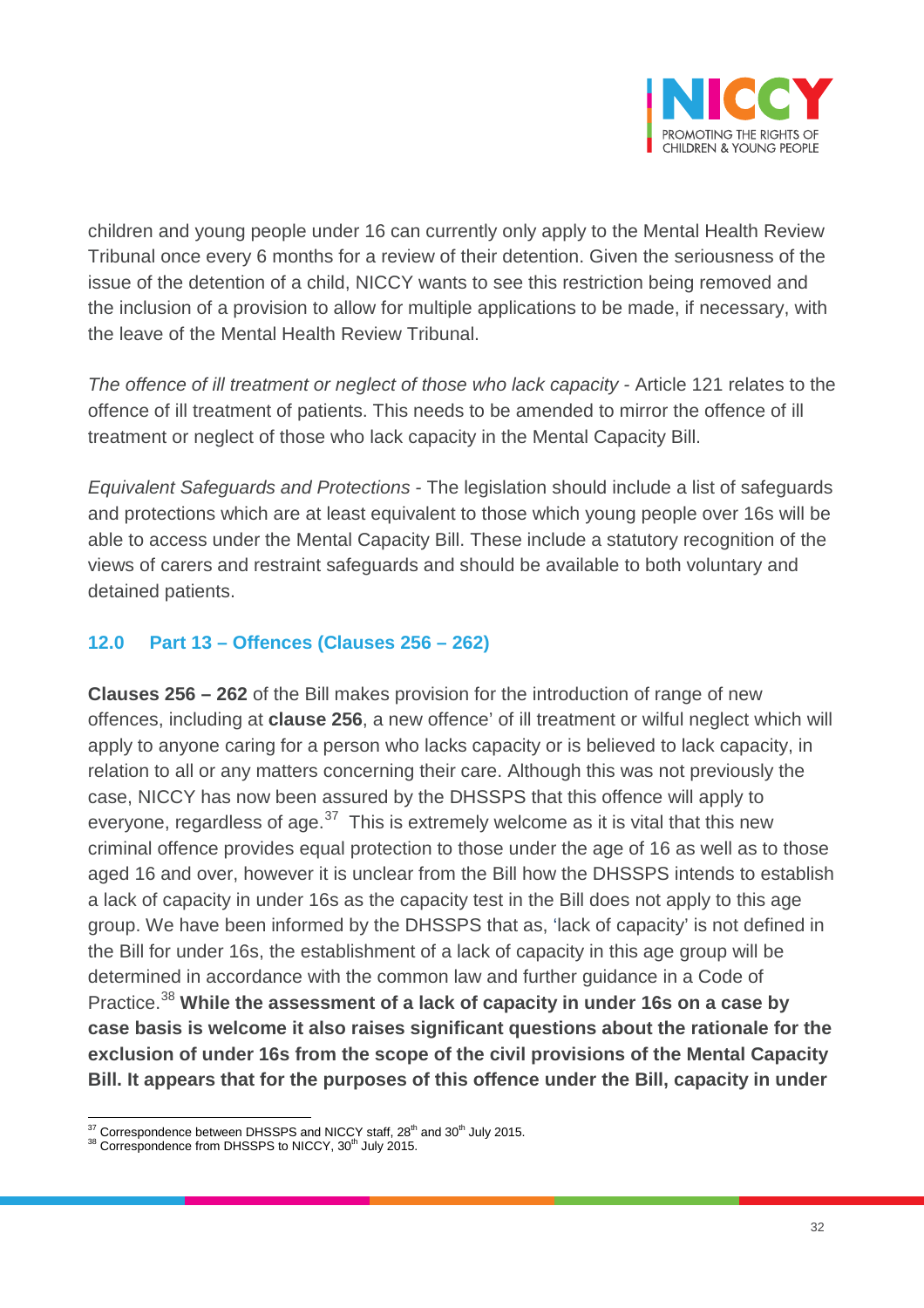

**16s can and will be assessed. If the DHSSPS is proposing to assess capacity in under 16s, NICCY can therefore see no reason whatsoever why under 16s should be excluded from the scope of the capacity based civil provisions of the Mental Capacity Bill.** 

## **13.0 Part 15 – Supplementary (Clauses 276 – 295)**

Under **clause 276** the Departments must prepare and issue Codes of Practice for the Mental Capacity Bill which will contain the necessary detail relating to many parts of the Bill. Examples include clarity on the gateway provisions of the Bill such as what is meant by an impairment or disturbance in the functioning of the mind or the brain in determining whether someone, 'lacks capacity' and the level and type of support which should be given to help an individual make a decision and also the level and type of encouragement required to ascertain what is in an individual's best interests. The Bamford Review was clear about the reduced impact that the principles of the Mental Health (Northern Ireland) Order 1986 had as a result of the delay in the publication of the Codes of Practice and failure to deliver an associated training programme. It states that,

*"The impact of the principles in the Code of Practice for the 1986 Order was reduced because of delay in publication and a failure to deliver an associated training programme. Principles must be incorporated into the new law and elaborated upon in Codes of Practice. The new legislation, the Codes of Practice and related training programmes must be introduced at the same time."*[39](#page-32-0)

It is very important that in bringing forward reform to mental health and mental capacity legislation in Northern Ireland that lessons are learned and taken cognisance of to ensure that they are not repeated. Therefore, NICCY wants to see the Codes of Practice being urgently published for widespread public consultation, including consultation with children and young people in line with Article 12 of the UNCRC and section 75 of the Northern Ireland Act 1998, so that they can be published at the same time that the legislation is enacted.

It is vital for the effective operation of the Bill that the Codes of Practice are in operation from the outset. For the purposes of the realisation of the rights enshrined in the UNCRC, Article 1 of the UNCRC states that, *"...a child means every human being below the age of* 

<span id="page-32-0"></span><sup>39</sup> *Op cit* 1, Pg 5.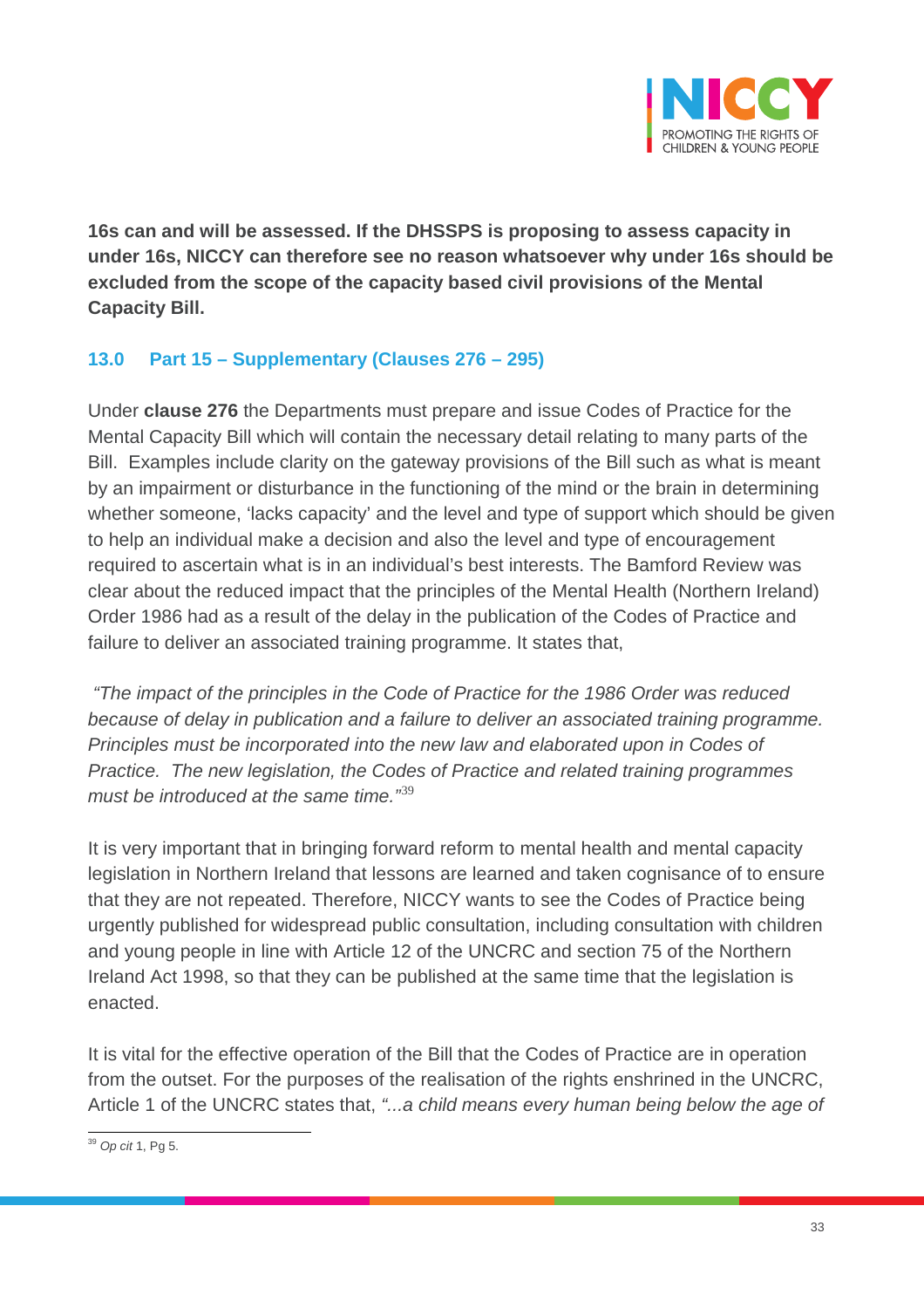

*eighteen years"*. While NICCY welcomes the inclusion of 16 and 17 year olds within the scope of the Mental Capacity Bill, it is important to bear in mind that 16 and 17 year olds are still children and require special protections. NICCY has a number of concerns with regard to the ability of 16 and 17 year olds with capacity to make unwise decisions which may not be in their best interests, particularly where such decisions may be life-threatening or cause permanent injury. In order to adequately protect 16 and 17 year olds from irreversible harm NICCY recommends that the DHSSPS in its Code of Practice replicates section 19.71 of the Code of Practice for the Mental Health Act 1983 $^{40}$  $^{40}$  $^{40}$  which is currently in operation in England and Wales. Section 19.71 deals with life-threatening emergencies and under 18s and states that,

*"A life-threatening emergency may arise when treatment needs to be given but it is not possible to rely on the consent of the child, young person or person with parental responsibility and there is no time to seek authorisation from the court or (where applicable) to detain and treat under the Act. If the failure to treat the child or young person would be likely to lead to their death or to severe permanent injury, treatment may be given without their consent, even if this means overriding their refusal when they have the competence (children) or the capacity (young people and those with parental responsibility), to make this treatment decision. In such cases, the courts have stated that doubt should be resolved in favour of the preservation of life, and it will be acceptable to undertake treatment to preserve life or prevent irreversible serious deterioration of the child or young person's condition."* 

Such treatment is qualified in section 19.72 which states that the treatment given must be no more than necessary and in the best interests of the child or young person.

NICCY understands that the definition of 'mental disorder' at **clause 292** of the Mental Capacity Bill will include conditions caused by personality disorder and conditions related to alcohol or drugs. Under the definition of 'mental disorder' within the Mental Health (Northern Ireland) Order 1986 conditions caused by personality disorder and dependence on alcohol and drugs are specifically excluded.<sup>[41](#page-33-1)</sup> NICCY recommends that an amendment is made to the Mental Health (Northern Ireland) Order 1986 to include conditions caused by personality disorder, and while dependence on alcohol or drugs are not included in the Mental Capacity Bill (**clause 292(2)**) as coming within the definition of a 'mental disorder',

<span id="page-33-0"></span><sup>40</sup> Mental Health Act 1983: Code of Practice, Department of Health, 2015.

<span id="page-33-1"></span><sup>41</sup> Article 3(2) Mental Health (Northern Ireland) Order 1986.